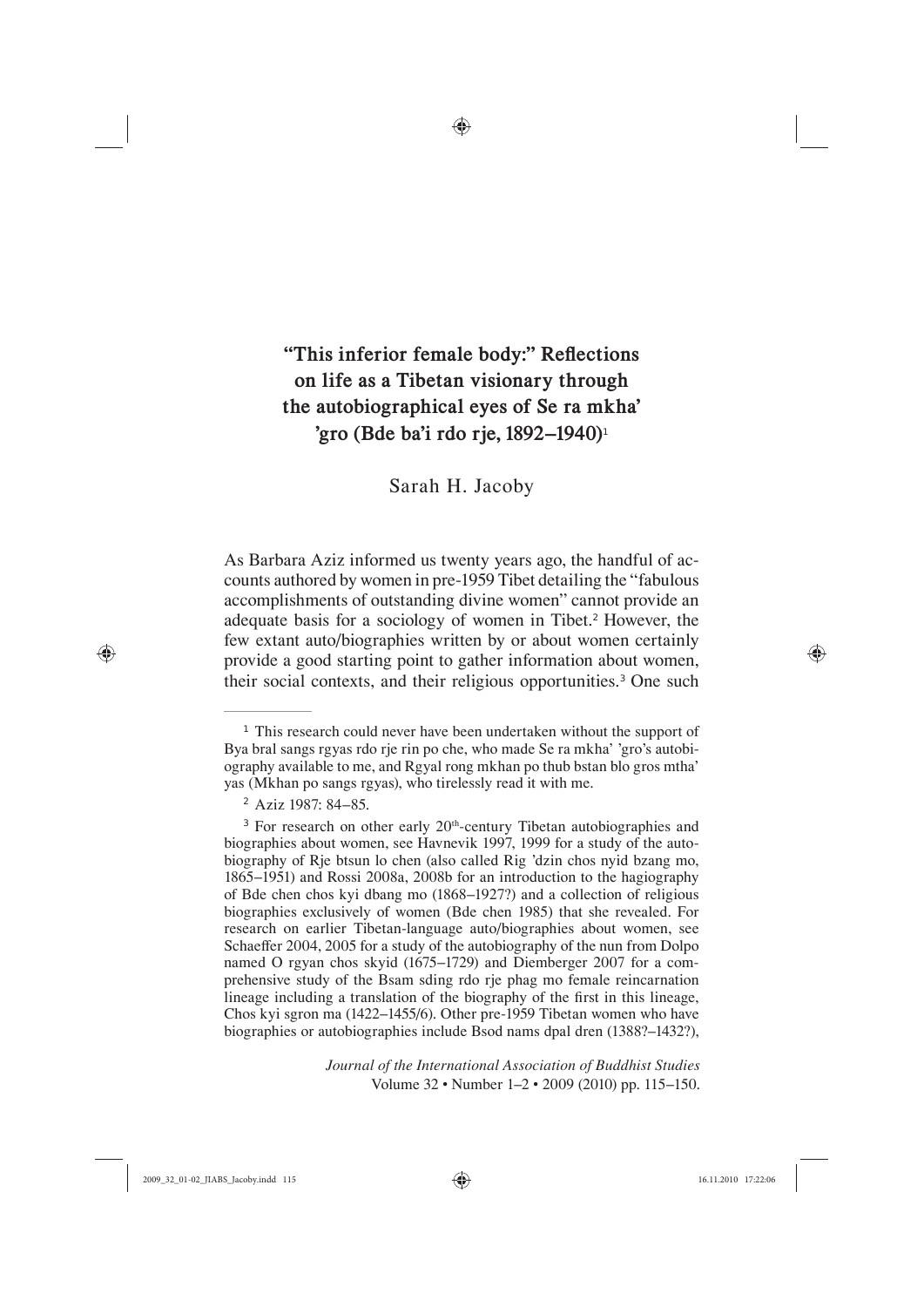previously unexplored autobiography is that of Se ra mkha' 'gro (also called Bde ba'i rdo rje, Kun bzang bde skyong chos nyid dbang mo, and Dbus bza' mkha' 'gro, 1892–1940). Se ra mkha' 'gro is one of the most prolific female authors in Tibetan history. Her writings include four volumes of revealed Treasure teachings (*gter chos*), a commentary on *Buddhahood Without Meditation* (*Ma bsgom sangs rgyas*) by Bdud 'joms gling pa (1835–1904), a biography of her teacher and consort Dri med 'od zer (also known as Gsang sngags gling pa, 1881–1924), and her own autobiography.<sup>4</sup> Se ra mkha' 'gro's autobiography is one of the only Tibetan autobiographies written by a woman who was both a Treasure revealer herself and a consort to male Treasure revealers.<sup>5</sup> It is a long work

<sup>4</sup> See Bde ba'i rdo rje 1978; Mkha' 'gro bde skyong dbang mo 1981; Dbus bza' mkha' 'gro 2002, 2009.

⊕

<sup>&#</sup>x27;Phrin las dbang mo (1585?-1668?), Lha 'dzin dbyangs can sgrol ma  $(17<sup>th</sup>)$ century), Smin gling rje btsun mi 'gyur dpal sgron (1699–1769), Smin gling rje btsun 'gyur med phrin las chos sgron (early 19th century), Bsam sding rdo rje phag mo chos dbyings bde chen mtsho mo (19th century), and Rgya gar ri rdo rje phag mo bde skyong ye shes dbang mo (1886–1909). Additionally, there are biographies of the women who were part of the Gung ri mkha' 'gro female incarnation line from A mdo. There are also several *'das log* accounts about women in which they visit and return from the realm of the dead. For English sources, see Epstein 1982; Pommaret 1989; Delog Dawa Drolma 1995; Cuevas 2008. For hagiographies in English of important Tibetan female saints, see Nam-mkha'i snying-po 1983; Allione 1984; Dowman 1984; Edou 1996; Lama Chonam and Sangye Khandro 1998; Gyalwa Changchub and Namkai Nyingpo 2002; Harding 2003.

<sup>&</sup>lt;sup>5</sup> Treasure revelation is a system of on-going Buddhist revelation that traces much of its history to the religious activities of the eighth-century Indian Tantric master Padmasambhava, the figure who is credited with spreading Buddhism in Tibet. Padmasambhava gave teachings to be revealed in future times to incarnations of his twenty-five disciples, including his Tibetan consort Ye shes mtsho rgyal, who transcribed and concealed the Treasures. Treasures can be material or textual objects (*sa gter*, earth Treasures) discovered in the ground or they can be visionary revelations (*dgongs gter*, mind Treasures). There is a complex network of stages in the revelation process as well as conditions known as auspicious connections (*rten 'brel*) that must converge including finding the right time, place, doctrine holder, and consort for the prophesied Treasure revealer to successfully reveal his or her Treasures. See Tulku Thondup 1986; Gyatso 1986, 1993.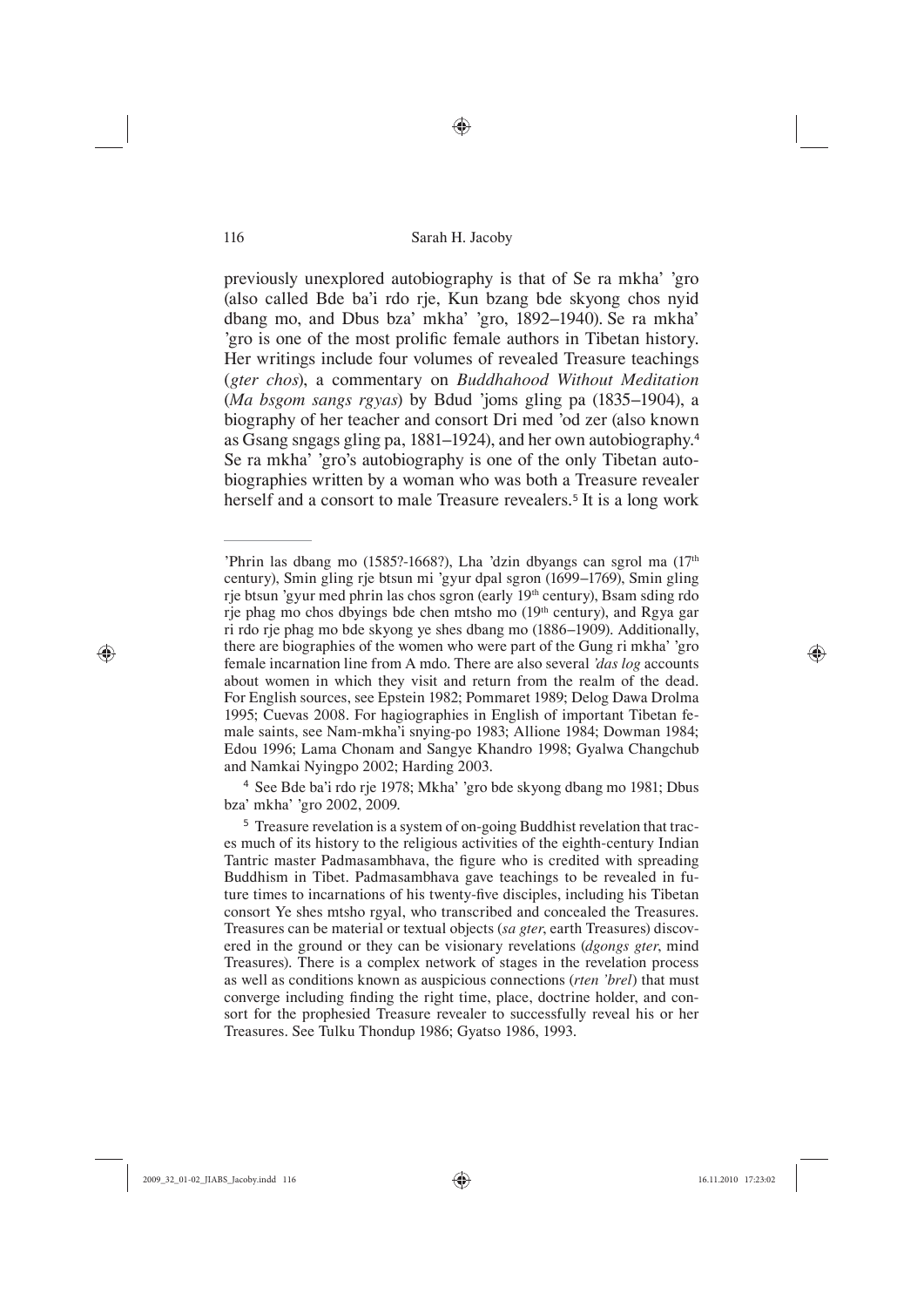♠

– more than 400 Tibetan folios – replete with Se ra mkha' 'gro's divinely inspired visions as well as her recollections of the difficulties of life as a female Treasure revealer who struggled to find her place amidst the religious encampments (*chos sgar*) of early twentieth-century Mgo log and Khams.<sup>6</sup> Se ra mkha' 'gro's narrative is a first-person account of the life of a woman who renounced her wealthy Lhasa upbringing as the daughter of Mongolian nobility in order to pursue a religious life in Mgo log, fleeing from an imminent forced marriage to a Chinese official at the age of fourteen.<sup>7</sup> En route to Mgo log, she recounts nearly starving and freezing to death in hopes of receiving Great Perfection (*rdzogs chen*) teachings from Dri med 'od zer, who was one of Bdud 'joms gling pa's eight sons. The text charts Se ra mkha' 'gro's transformation from being a central Tibetan noble girl to becoming a beggar in Mgo log and then a *ḍākinī* renowned for revealing textual and material Treasures (*dgongs gter* and *sa gter*). Not only did she teach her own Treasure teachings to monastics and devout laity in Eastern Tibet, but she also taught those of Bdud 'joms gling pa and Dri med 'od zer.

Se ra mkha' 'gro was not a nun; her life story includes reflections on the difficulties of living with her "life partner" (*tshe grogs*) Rgyal sras, son of the late nineteenth-century Treasure revealer Mgar ra gter chen pad ma bdud 'dul dbang phyug gling pa

♠

<sup>6</sup> Se ra mkha' 'gro lived the majority of her life in what is today Gser rta County, Dkar mdzes Tibetan Autonomous Prefecture, Sichuan, and Pad ma County, Mgo log Tibetan Autonomous Prefecture, Qinghai. The three main communities in which she lived were 1) Bdud 'joms gling pa's seat Zlar tshang dgon in Gser rta County (GPS N: 32 47.505 ft. E: 100 04.097 ft. elevation 13711 ft.), 2) Mgar ra gter chen pad ma bdud 'dul dbang phyug gling pa's seat Ban nag dgon in Pad ma County (GPS N: 32 54.129 ft. E: 100 46.338 ft. elevation 11,924 ft.), and 3) Se ra Monastery (Se ra theg chen chos 'khor gling) in Gser rta County (GPS N: 32 28.703 ft. E: 99 50.441 ft. elevation 13,407 ft.).

<sup>7</sup> Se ra mkha' 'gro recorded her age according to the Tibetan system, which I have modified to accord with the international convention. Hence, when Se ra mkha' 'gro writes that she escaped from her family estate in Lhasa at the age of fifteen, I give the age as fourteen.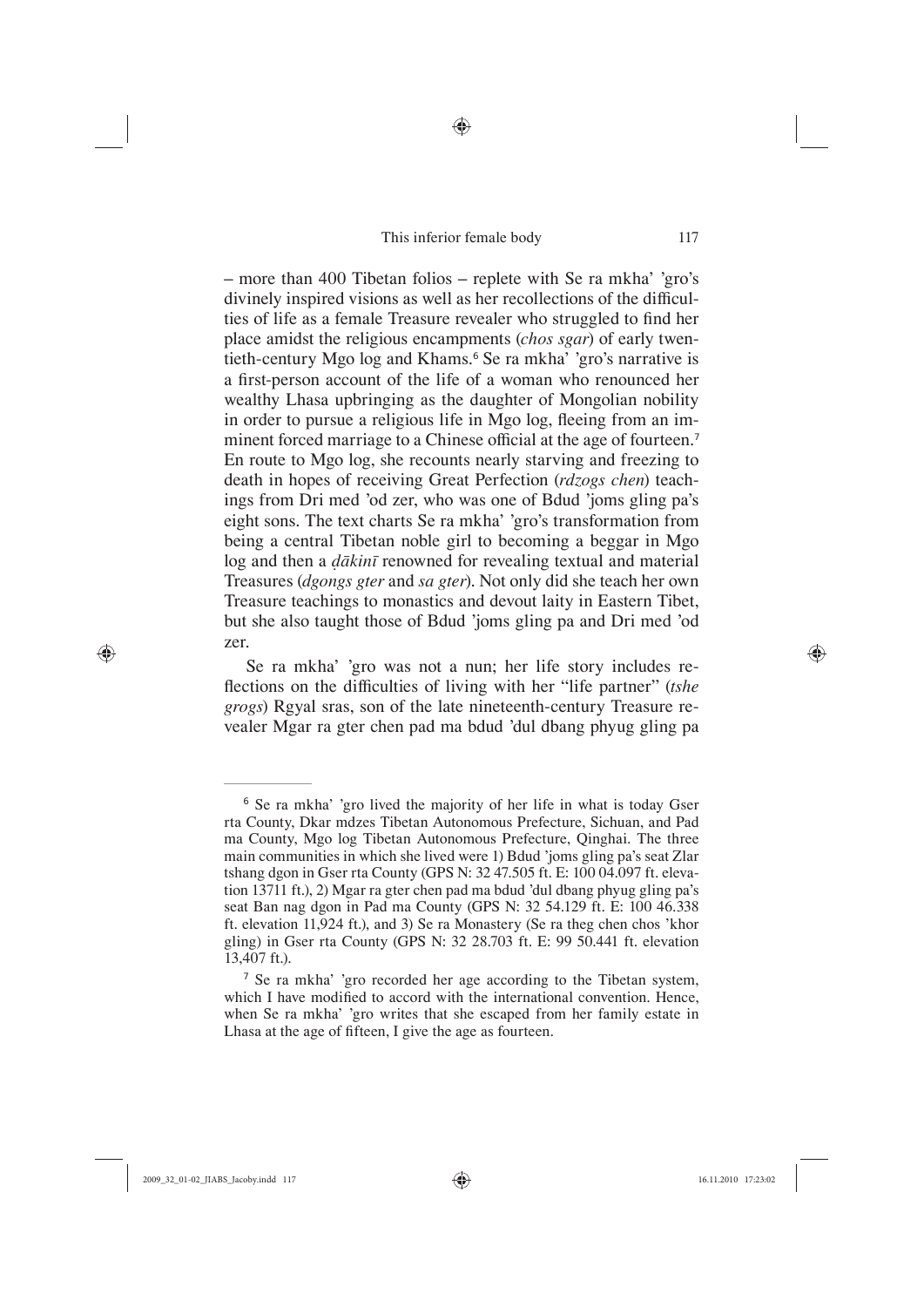◈

 $(1857–1910)$  from Pad ma County, Mgo  $log<sup>s</sup>$  But Rgyal sras, with whom she bore two children, was not the most significant man in her life. As is evident in both Se ra mkha' 'gro's autobiography and the 248-folio biography she wrote about her lama and prophesied consort (*thabs grogs*) Dri med 'od zer, her devotion and love for he whom she calls "Wish-fulfilling Jewel" (Yid bzhin nor bu) or "the Lord himself" (Rje de nyid) forms the backbone of her auto/ biographical narratives. Se ra mkha' 'gro's long separations from Dri med 'od zer and their ultimate reunion mirror her journey from suffering to realization, a Tantric journey symbolized by the union of method and wisdom in the form of predestined male and female partners.

Se ra mkha' 'gro's prolific writings record her extraordinary accomplishments amidst the vicissitudes of life in early twentiethcentury Eastern Tibet, where she struggled to find a place for herself as an outsider from Central Tibet and as an unusual female agent in the largely male domain of being a Treasure revealer. Hindrances such as poverty, disease, and jealousy among competing female consorts threatened the fragile auspicious connections (*rten 'brel*) that Se ra mkha' 'gro sought in order to fulfil her life's purpose of revealing Treasures. Throughout her sorrowful tale of separation from loved ones, physical illness, and community conflicts, Se ra mkha' 'gro's main sources of unconditional support were the visionary *ḍākinī*s who appeared before her in waking and dreaming life. *Ḍākinī*s encouraged her to withstand the abuses of her quotidian world by reminding her of her divine origins and promising celestial respite in Ye shes mtsho rgyal's Buddhafield after she fulfilled her earthly duty of taming disciples.

This article aims to present some of the key elements of Se ra mkha' 'gro's autobiographical narrative, focusing in particular on her portrayal of the female body. Se ra mkha' 'gro's writing is pervaded by references to her "inferior female body" (*skye lus dman* 

⊕

<sup>&</sup>lt;sup>8</sup> Se ra mkha' 'gro never mentions Rgyal sras's full name in her writings, but it was most likely Pad ma rnam rgyal (1882/3-?). For references to him, see Mgar gter chen pad ma bdud 'dul dbang phyug gling pa 2005: 77, 103.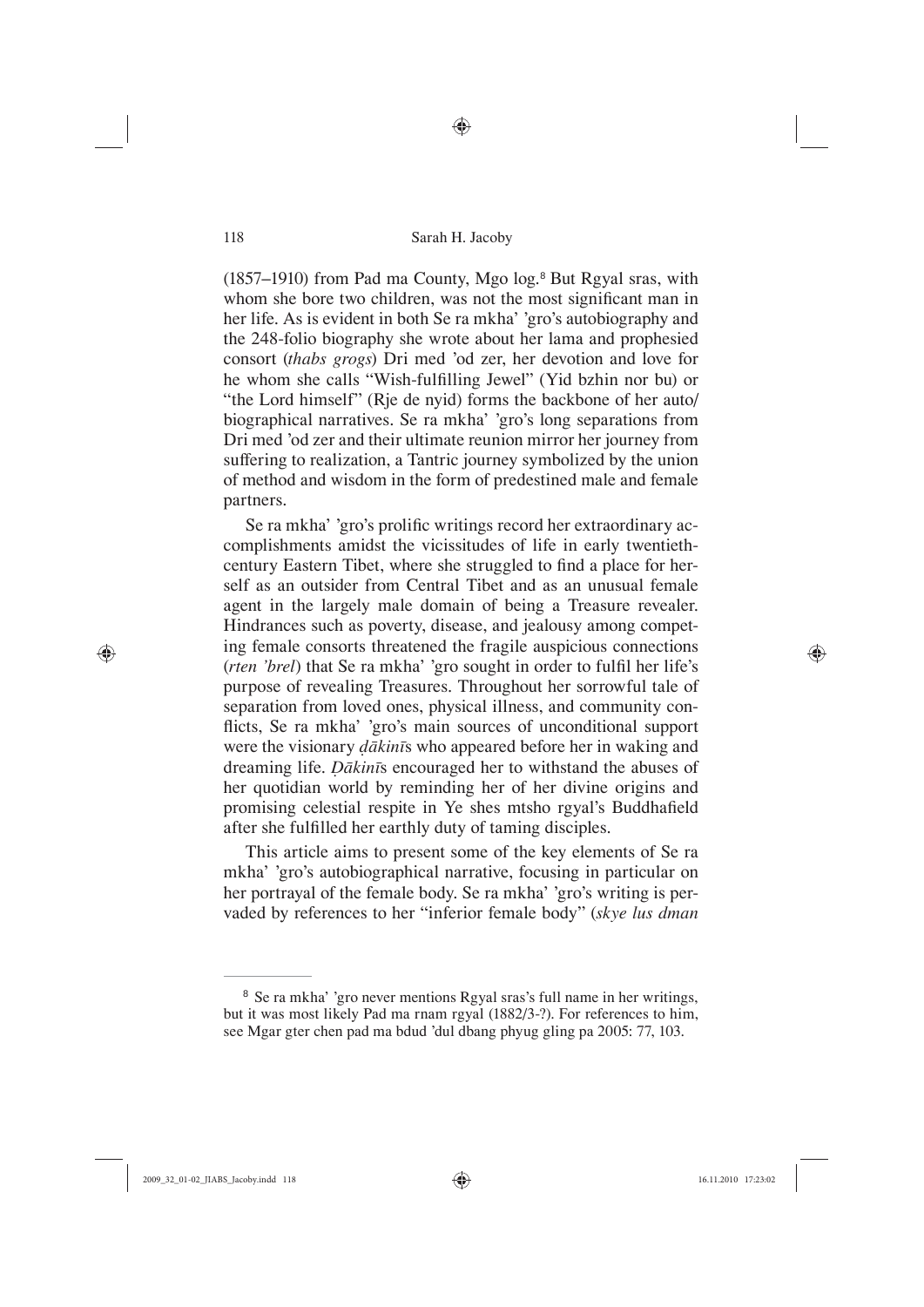◈

 $pa$ <sup> $9$ </sup> at the same time as she asserts herself to be an incarnation of Ye shes mtsho rgyal and a divinely prophesied Treasure revealer. I suggest that Se ra mkha' 'gro's repeated negative comments about her female body reflect not only real societal restraints on the possibilities for Tibetan women in her milieu, but also serve the literary purpose of emphasizing her humility. The denigration with which she describes her femaleness neutralizes the radical implications of writing such a long autobiographical accolade, an endeavor typically assumed only by accomplished religious males. Laments about her lowly female form 'put her in her place' even as they allow her to articulate a convincing identity as a religious exemplar that is both sufficiently humble and spiritually superlative.<sup>10</sup> Through the dialogical tone of her writing, Se ra mkha' 'gro transforms her female gender from being a potential problem for her acceptance as an authentic Treasure revealer to a boon. Her continual laments about how a lowly woman like herself couldn't possibly accomplish the Dharma have the subversive effect of eliciting responses from visionary *ḍākinī*s and *siddha*s as well as important male religious hierarchs that affirm the great potential of women and proclaim Se ra mkha' 'gro's true identity as a divinely prophesied Treasure revealer. Through these direct speech dialogues, Se ra mkha' 'gro contradicts her own negative valuation of being female. She conveys to her readers that she is Ye shes mtsho rgyal incarnate via the words of her interlocutors while rarely making lofty assertions about herself in her own voice. Visionary *ḍākinī*s take the lion's share of this supportive role, often appearing immediately after discouraging events in Se ra mkha' 'gro's life to reassure her of her sanctity and to counter the worldly forces that seemed determined to discredit her.

<sup>9</sup> One could also translate this as 'inferior body,' but given that its short form '*skye dman*,' literally 'low-birth,' is a commonly used Tibetan word for 'woman' or 'wife,' its gendered connotations are quite overt. For a discussion of the term '*skye dman*,' see Aziz 1987: 79, Diemberger 2007: 10–13.

<sup>&</sup>lt;sup>10</sup> The dialectic between Se ra mkha' 'gro's gender-based self-denigration and her eloquent and loquacious depictions of her spiritual accomplishments formulate what Janet Gyatso has referred to as a "diffident autobiography," or one that bears a tension between humility and selfaggrandizement. See Gyatso 1998: 105.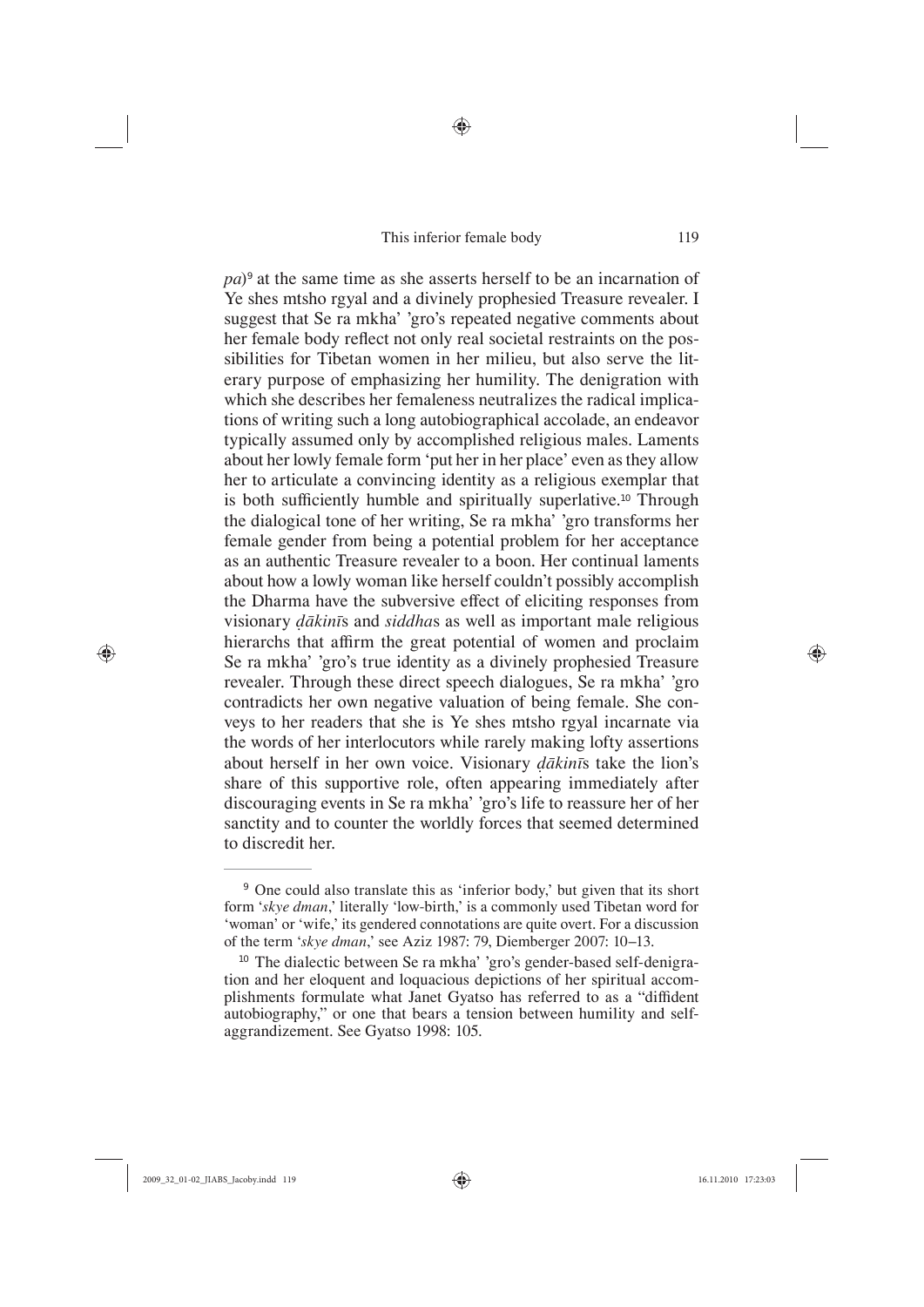◈

*Dākinīs*' confidence-inspiring words are especially significant given that Se ra mkha' 'gro mentions only one other woman who gave religious teachings in her entire autobiography, an elderly incarnation of Ma cig lab sgron who was a nun named Lama A ne bzang mo.11 With few other examples upon which to model her life as a female Treasure revealer, Se ra mkha' 'gro's main inspiration was clearly the paradigmatic female saint of Tibet, Ye shes mtsho rgyal. According to Se ra mkha' 'gro's writings, Ye shes mtsho rgyal was not only Padmasambhava's Tibetan consort who wrote down and concealed his religious teachings to be rediscovered in later times as Treasure texts (*gter ma*), but Se ra mkha' 'gro was also an emanation of her. I suggest that Ye shes mtsho rgyal was a model for Se ra mkha' 'gro in another sense as well: her extensive autobiography bears noticeable resemblances to Ye shes mtsho rgyal's hagiography.12 The two texts also share common narrative elements including mothers from the powerful Tibetan Gnubs clan, fathers who were local political leaders, great beauty in youth, extreme repulsion from impending marriages, consort relationships with important male Buddhist teachers, resistance to unwanted male attention, and explicit use of male consorts to serve their own spiritual needs. Whether one interprets these similarities as indicative of Se ra mkha' 'gro's status as Ye shes mtsho rgyal's incarnation or as signs that Se ra mkha' 'gro shaped elements of her writing and even her life on Ye shes mtsho rgyal's hagiography, it is striking to note how few other precedents for human female sanctity Se ra mkha' 'gro found.<sup>13</sup>

⊕

<sup>11</sup> Bde ba'i rdo rje, *Dbus mo bde ba'i rdo rje'i rnam par thar pa*, fol. 122a3 (henceforth I refer to this text as Se ra mkha' 'gro's *Autobiography* because she is most widely known to English-language readers by her epithet Se ra mkha' 'gro rather than Bde ba'i rdo rje, which was her Treasure name or *gter ming*). Se ra mkha' 'gro writes that she never met A ne bzang mo, who died when Se ra mkha' 'gro was nineteen years old.

<sup>&</sup>lt;sup>12</sup> Se ra mkha' 'gro never describes which version of Ye shes mtsho rgyal's biography she read or heard, but I have found at least three passages from her autobiography that are parallel to passages in the  $17<sup>th</sup>$ -century Bstag sham nus ldan rdo rje edition.

<sup>&</sup>lt;sup>13</sup> Aside from A ne bzang mo and the hosts of celestial  $d\bar{a}$ *kin* $\bar{a}$ s who appear before her in her visions, the only other female religious adepts Se ra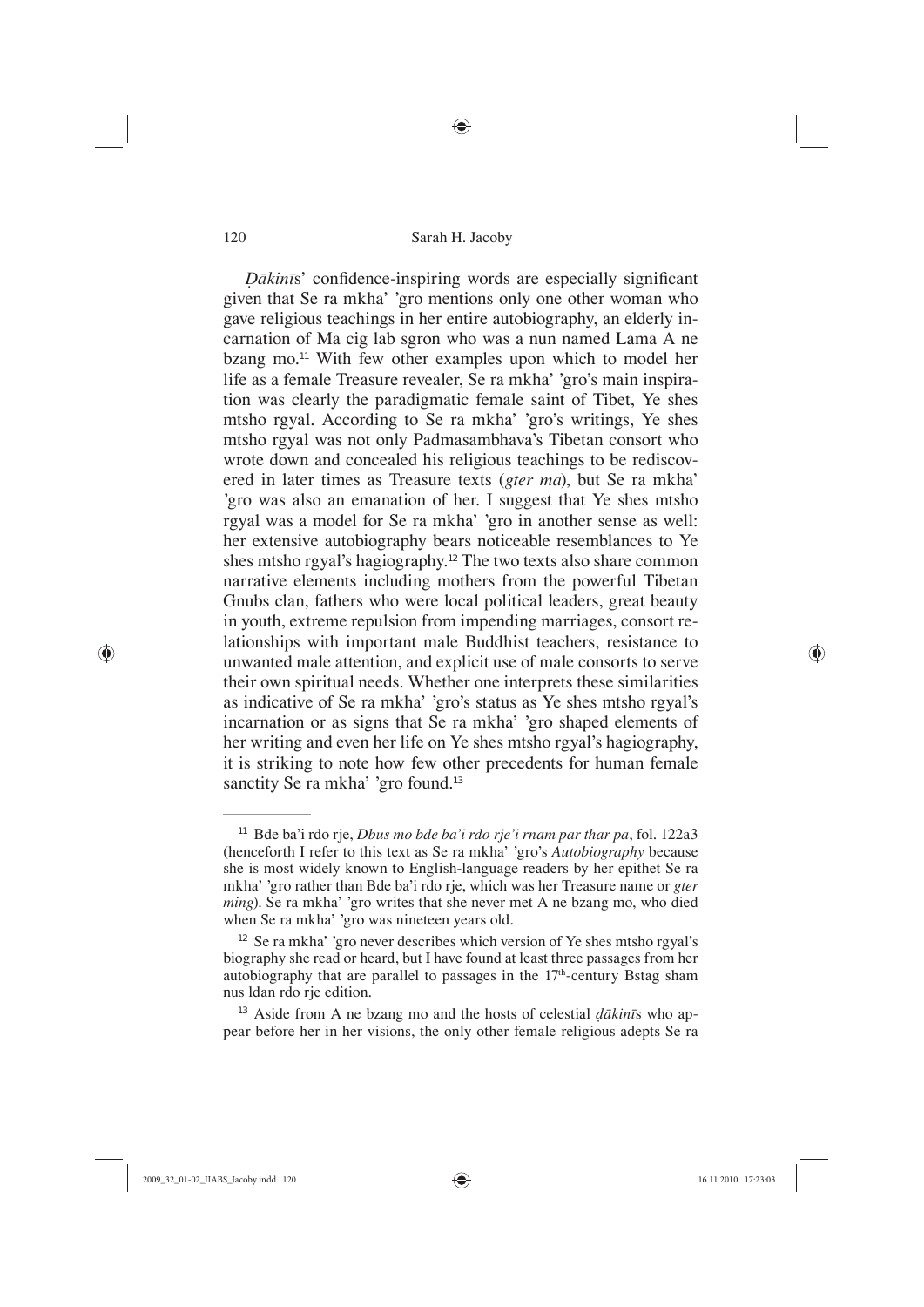# **Text description**

Se ra mkha' 'gro's autobiography is titled *The Spiritual Biography of the Central Tibetan Woman Bde ba'i rdo rje: A Reliquary for Fortunate and Faithful Ones [Serving as] a Chariot Leading to Renunciation*. <sup>14</sup> In the two-part colophon of the text, Se ra mkha' 'gro specifies that she completed the first segment of the text in 1927 at the age of thirty-five at Se ra Monastery in Gser rta County, and that this portion of the text was transcribed by her male disciple Tshul khrims rdo rje.15 Then, in the second part of the colophon, Se ra mkha' 'gro documents that she herself wrote down her life story from age thirty-five to forty-two.<sup>16</sup> Se ra mkha' 'gro's disciple Bya bral sangs rgyas rdo rje rin po che describes the long version of her autobiography (*rnam thar rgyas pa*) quoted in this article as the outer, inner, and secret autobiography combined

⊕

mkha' 'gro references are Jo mo sman mo, Kun dga' 'bum ma, Ma gcig lab sgron, and Sa skya'i rta mgrin dbang mo. She also writes of two women she knew personally, Sngags btsun nyi ma sgron ma, partner of Mkhan po nor bu dbang rgyal from A bswe, and the *ḍākinī* from Khrom dge named Mkha' 'gro zla ba sgron ma, though she does not indicate whether or not these women had their own disciples.

<sup>14</sup> Bde ba'i rdo rje, *Dbus mo bde ba'i rdo rje'i rnam par thar pa nges 'byung 'dren pa'i shing rta skal ldan dad pa'i mchod sdong*, unpublished manuscript, ca. 1934. The manuscript I quote in this article is 407 folios long and was lent to me by Bya bral sangs rgyas rdo rje rin po che in Pharping, Nepal. I have also found another 526-folio version of this manuscript that is privately owned in Gser rta County. The variation in length between these two manuscripts appears to be the result of different handwriting sizes as to date I have not found any differences in content. For a study of this autobiography and the biography Se ra mkha' 'gro wrote of Dri med 'od zer, see Jacoby 2007.

<sup>15</sup> Se ra mkha' 'gro, *Autobiography*, fol. 406a. The monk Tshul khrims rdo rje transcribed many of Se ra mkha' 'gro's writings. He was Se ra mkha' 'gro and Dri med 'od zer's close disciple and attendant, who travelled with Se ra mkha' 'gro after Dri med 'od zer's death along with her other monk attendant Thub bstan bzang po.

<sup>16</sup> Se ra mkha' 'gro, *Autobiography*, fol. 407a. Since she died at fortyeight, all but the final six years of her life are included in the autobiography.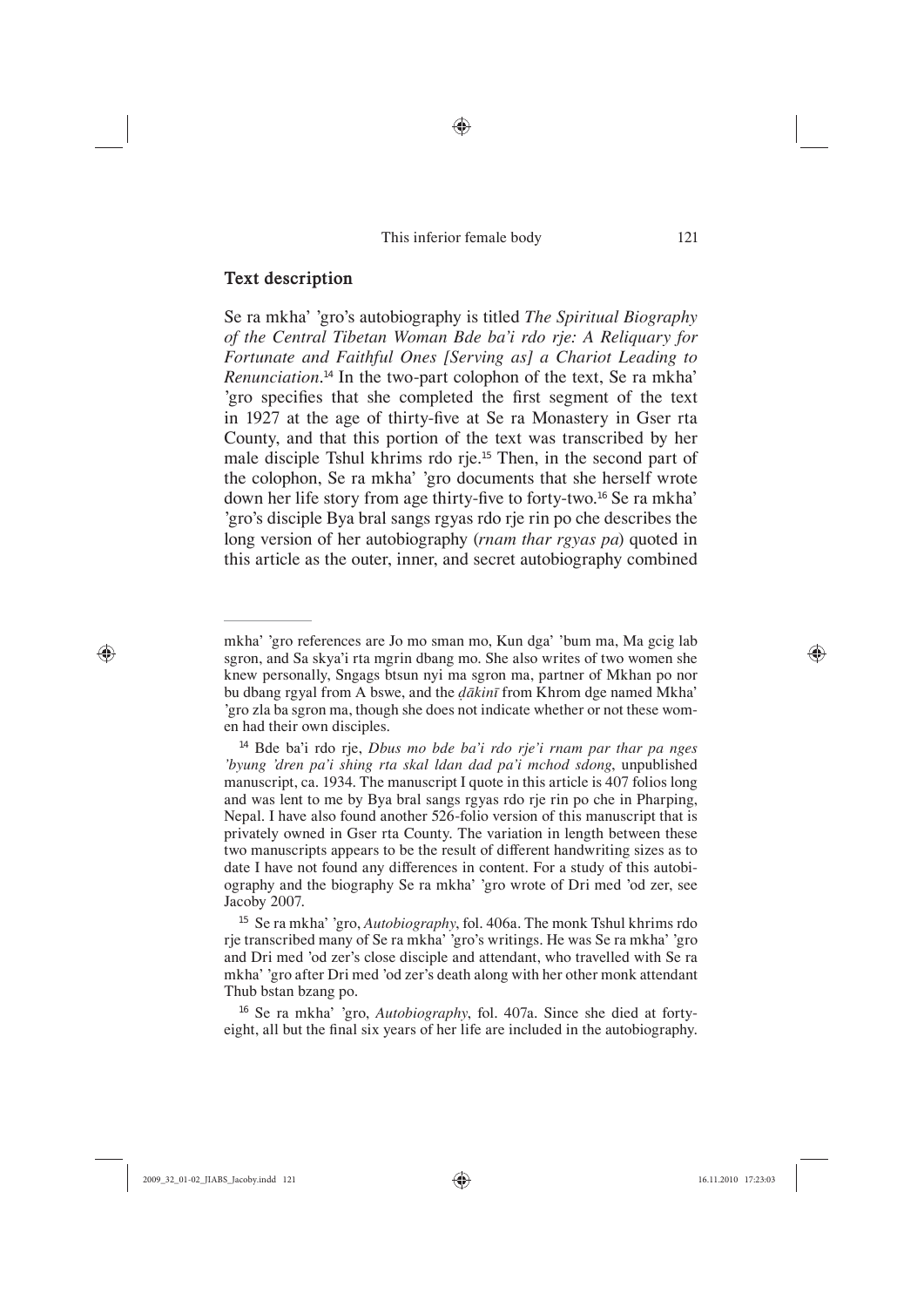♠

into one.<sup>17</sup> Additionally, there is a condensed fourteen-folio version published in Se ra mkha' 'gro's collected Treasure revelations (*gter chos*).18 Until recently, Se ra mkha' 'gro's autobiography was a rare text, unpublished in Tibetan or English.19 Se ra mkha' 'gro's writing style is influenced by Mgo log dialect Tibetan and the text includes some spelling and grammar variants which attest to its distance from standard classical literary Tibetan. The colloquial style of the text is highly oral in nature; the text reads like a conversation between Se ra mkha' 'gro and the plethora of divinities and humans who populate her narrative, written as direct speech. Interspersed in the dialogic prose are elaborate verse poems and songs that demonstrate Se ra mkha' 'gro's linguistic prowess and insight into Buddhist philosophy and praxis, insight that repeatedly surprised and inspired great faith in those around her who thought she was uneducated.<sup>20</sup> Approximately half of the text documents

<sup>19</sup> Reasons for the rarity of Se ra mkha' 'gro's *Autobiography* in Tibet include: (1) The lack of a blood lineage heir to carry on Se ra mkha' 'gro's teachings. Only one of Se ra mkha' 'gro's children lived beyond childhood, her daughter Chos dbyings sgron ma, who had a son fathered by Dri med 'od zer's son Bsod nam lde'u btsan named Mdo li nyi ma (or Dpal don 'grub 'phrin las rnam rgyal mchog), b. 1946, who was killed during the Cultural Revolution (Pad ma 'od gsal mtha' yas 2003: 71). (2) The esoteric content of her narrative, which includes many of her visions and accounts of consort practices. (3) Perhaps the insecure political and economic climate in the early-mid 20<sup>th</sup> c. in parts of Mgo log and Gser rta due to incursions by warlords followed by People's Liberation Army soldiers caused her lineage and manuscripts to become relatively obscure in Tibet aside from a few places in which her manuscripts have been preserved, notably Ri bo che in the Chab mdo Prefecture of the Tibetan Autonomous Region and Bkra legs and Se ra Monasteries in Dkar mdzes Tibetan Autonomous Prefecture, Sichuan Province. However, Se ra mkha' 'gro's works will soon circulate more widely due to the recent Tibetan-language publication of her collected works compiled and edited by the Mgo log khul gna' rtsom bya ba'i 'go khrid tshan chung gzhung las khang (Dbus bza' mkha' 'gro 2009).

<sup>20</sup> Se ra mkha' 'gro, *Autobiography*, fols. 79a, 81b-82a, 88b, 111a, 126b.

⊕

<sup>17</sup> Bya bral sangs rgyas rdo rje 1976: 5.

<sup>18</sup> The condensed version of Se ra mkha' 'gro's autobiography is titled *Ku su lu'i nyams byung gi gnas tshul mdor bsdus rdo rje'i spun gyis dris lan mos pa'i lam bzang*, written in 1929, in Bde ba'i rdo rje 1978, vol. 4:103–129.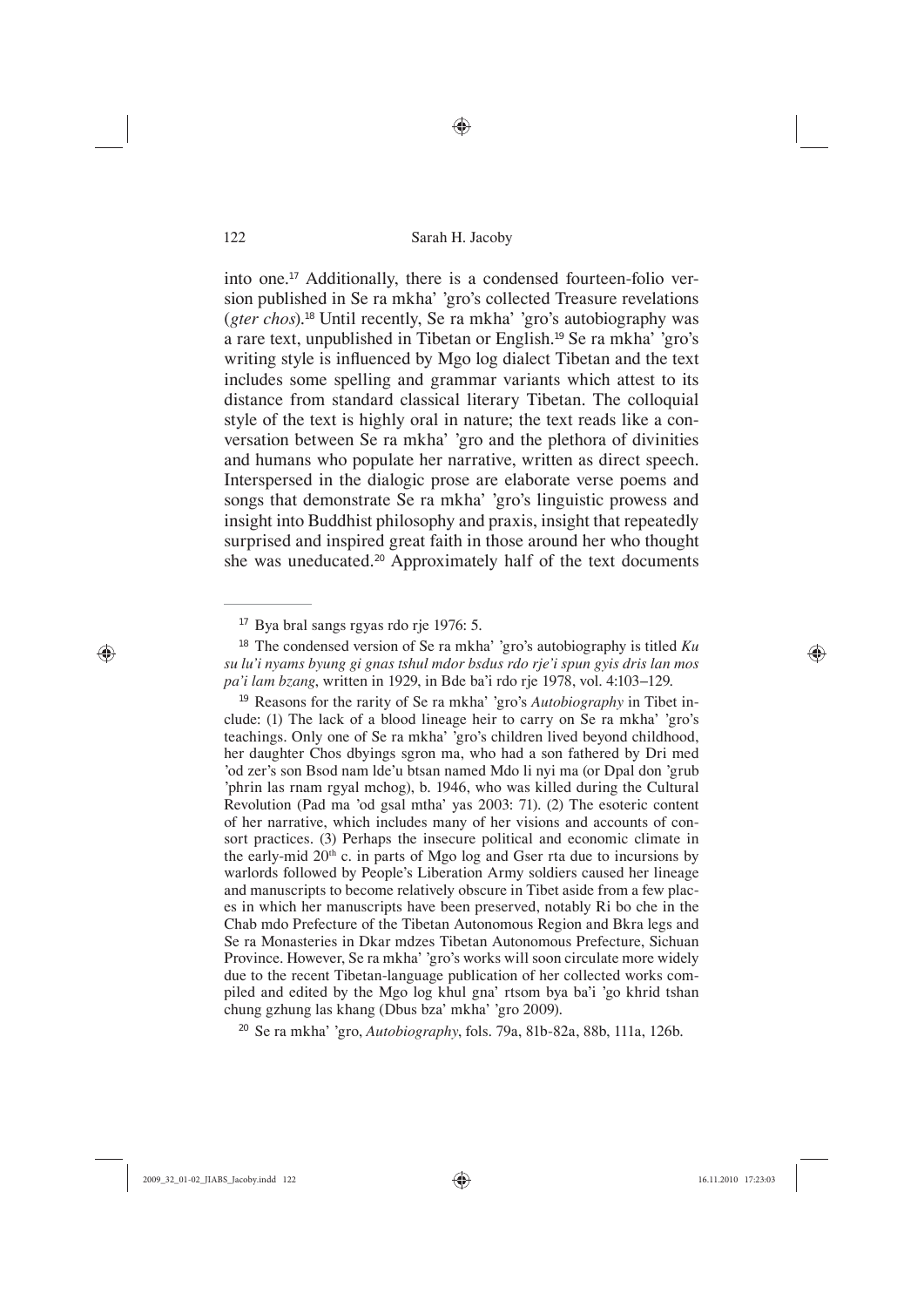♠

Se ra mkha' 'gro's meditative experiences (*nyams snang*) during waking and dreaming life in which she travelled widely through Buddhafi elds and met many *ḍākinī*s, lamas, *siddha*s, and other divine beings who lavished prophesy and at times Treasures (*gter*) upon her. The other half chronicles Se ra mkha' 'gro's travels, teachings, thoughts, and human interactions.<sup>21</sup>

### **Life in Lhasa as a Chinese leader's daughter**

A fascinating element of Se ra mkha' 'gro's liberation story is the way she describes the ethnicity of her family and the events surrounding her birth. She writes that she was born in an area of Lhasa west of the Jo khang Temple called Klu mo mthil in a palace called Rgya ra ga shar to a mother of the Tibetan Gnups clan named Tshe ring chos 'dzom and a father of royal Mongolian ancestry named Lha sras byams pa mgon po.<sup>22</sup> Interestingly, she refers to her family as being a Chinese leader's family.<sup>23</sup> She describes her

⊕

<sup>21</sup> Se ra mkha' 'gro's *Autobiography* contains 88 visions, which comprise 46% of the text. Out of the 88 visions she describes, 55% of them are visions of female divinities, 27% of them are male divinities, and 16% of them include both male and female divinities (or neither in the case of formless visions and visions of animals not distinctly gendered). This breakdown between visionary and worldly life is similar to that of the biography Se ra mkha' 'gro wrote of Dri med 'od zer in which visions comprise 52% of the text. Out of 80 different visions in his biography, 58% of them are of female divinities, 31% of them male divinities, and 10% of them include both male and female divinities (or are genderless, i.e., they are of animals or formless voices).

<sup>&</sup>lt;sup>22</sup> The palace name Rgya ra ga shar is similar to the name of the Lhasa noble family known as Mdo mkhar or Rag ga shag, whose palace was also to the West of the Jo khang. Another similarity between the Rag ga shag family and that of Se ra mkha' 'gro is an affiliation with Stag lung Monastery, in particular with the abbot Ma' rin po che. Despite these overlaps, I am not aware of any evidence suggesting that Se ra mkha' 'gro was connected to the Rag ga shag family.

<sup>23</sup> Se ra mkha' 'gro describes her father's race as *sog po dbang gi dung rgyud*, i.e., "royal Mongolian ancestry," and their family as *rgya dpon sang*, i.e., "Chinese leader's family." Se ra mkha' 'gro, *Autobiography*, fols. 7b, 17a. Se ra mkha' 'gro's description of her father as a "Chinese leader" probably means that he was a Qing official, not that he was ethnically Chinese, given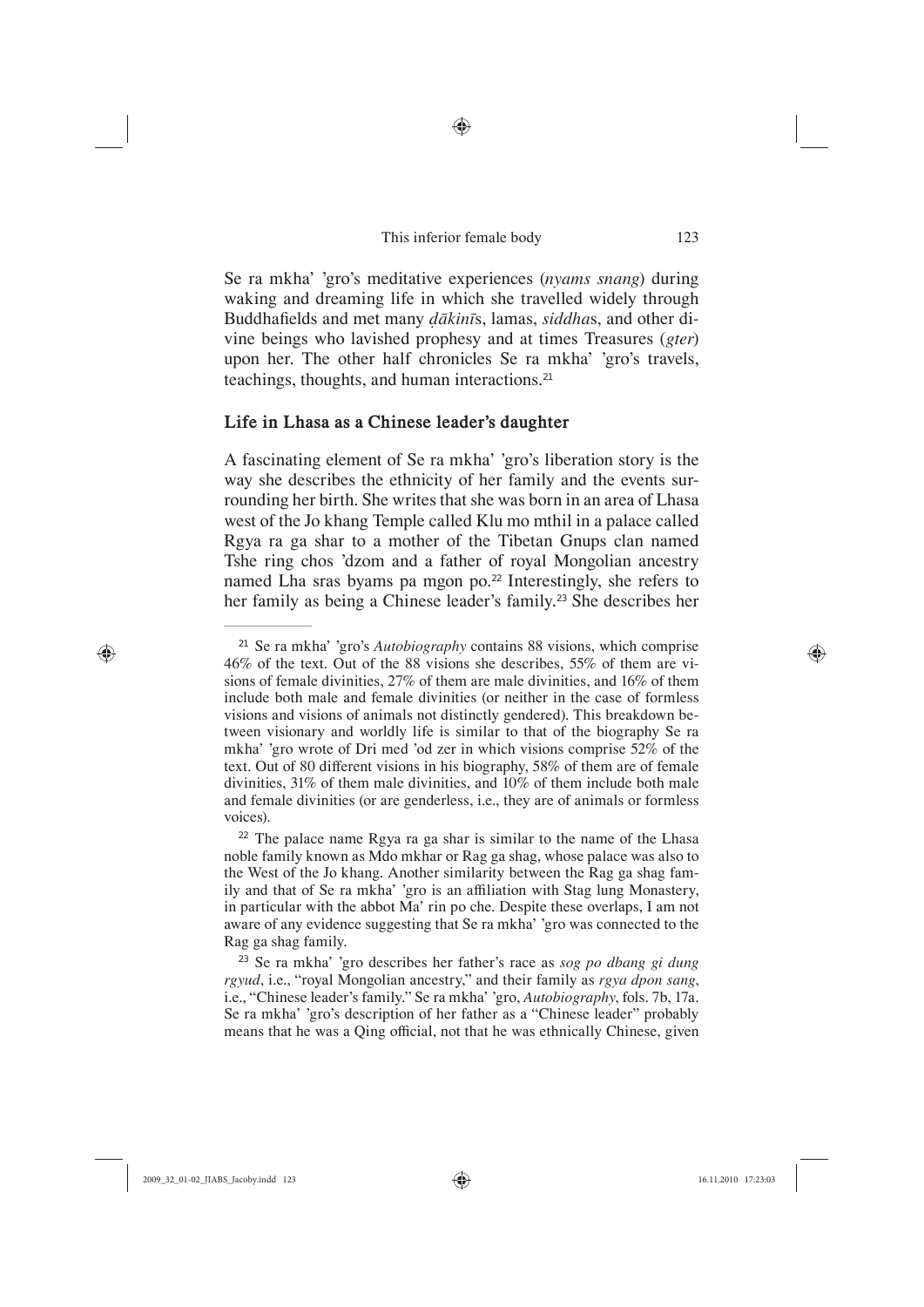father as a man fluent in both Chinese (*rgya skad*) and Tibetan who wore Chinese attire (*cha lugs rgya nag*) but was a devout Tibetan Buddhist Seminal Heart practitioner (*chos lugs snying thig*).24 Given that she mentions that the famous Rnying ma lama and descendent of Gushri Khan named Chos rgyal ngag kyi dbang po (1736–1807) was her father's ancestor, it is likely that Se ra mkha' 'gro's father was descended from the Mongol Khans who settled in Lhasa. Se ra mkha' 'gro recounts a dispute that emerged regarding her birth year between a Chinese group (*rgya sde rnam*) who argued that she was born in the Chinese male hare year (1891) since there were two 30th days at the end of the last month and a Tibetan group (*bod shog pa rnams*) who claimed that she was born on the first day of the first month of the Tibetan dragon year  $(1892)$ <sup>25</sup> While the birth year debate ended in favor of the Tibetan group's perspective, Se ra mkha' 'gro's father insisted that she learn Chinese characters (*rgya yig*) before she was allowed to learn Tibetan.<sup>26</sup>

that there were very few ethnically Han Chinese officials in Tibet until the twentieth century. According to Kolmas 1994: 456–57, out of the 135 Ambans or Assistant Ambans in Tibet from 1727–1912, only 7 were Chinese while the majority were Manchu or Mongolian. In Se ra mkha' 'gro's usage, the term *rgya nag*, "Chinese," seems to refer to non-Tibetans affiliated with the Qing Empire and not to the Han Chinese ethnicity. In any case, Se ra mkha' 'gro explains that her real father was none other than Gnyan chen thang lha, the pre-Buddhist land deity who Padmasambhava converted to Buddhism (Se ra mkha' 'gro, *Autobiography*, fols. 17a, 19a). Because her real father was not the "Chinese leader," she later concluded that she was free to pursue her religious aspirations following her true father's footsteps. Incidentally, Gnyan chen thang lha is also said to be the father of Mdo mkhyen brtse ye shes rdo rje (1800–1866), who was from Mgo log. See Thondup 1999: 180.

- <sup>24</sup> Se ra mkha' 'gro*, Autobiography*, fols. 27b-28a.
- <sup>25</sup> Se ra mkha' 'gro, *Autobiography*, fol. 9a.

<sup>26</sup> Se ra mkha' 'gro, *Autobiography*, fols. 12b, 36b-37a. There is precedence for Chinese language education and usage in Lhasa during the period in which Se ra mkha' 'gro lived there [between 1892–ca.1906]. See Richardus 1998: 165, 168 for an autobiographical reference to Chinese literacy in Lhasa at the time: Ts'an-chih Chen (b. 1893) recounts being educated in a Chinese school in Lhasa in preparation for work in the *Amban's* office while his sisters received Chinese language education privately at home, as did Se ra mkha' 'gro. Thanks to Gray Tuttle for directing me to this reference.

⊕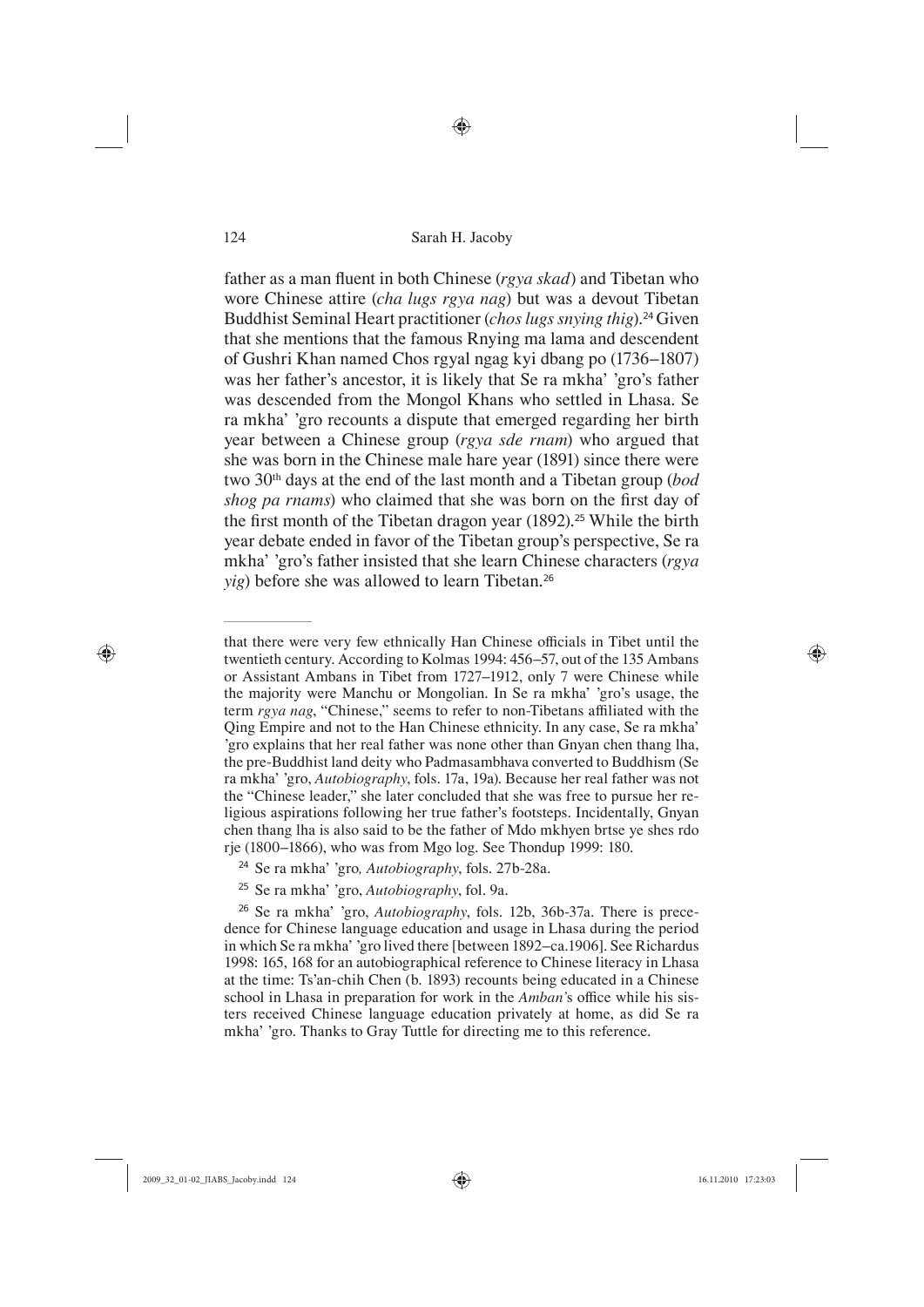◈

Despite her father's resistance to her religious yearnings, Se ra mkha' 'gro represents her childhood as one of sanctity in which she continually recited the six-syllable *ma ṇi* prayer instead of playing games with other children. Despairing at the thought of never having a chance to practice Buddhism because she was being groomed to become a leader (*dpon mo*), she writes that when she was seven years old, she threw her schoolbooks into the river. At the same time, she contemplated suicide, making the first of many prayers lamenting her female body:

Alas, I pray to the Lotus Born One from O rgyan, all refuges condensed into one,

To Mother Mtsho rgyal, and to the Venerable Noble Lady Tārā – Look upon me with compassion!

- This female body (*skye dman*) of mine is the foundation of cyclic existence.
- Having thrown away this contaminated, unclean, negative body,
- Bless me with attaining a body replete with the freedoms and advantages.

As soon as I am born, having met with the dharma, May I have the freedom to practice properly.<sup>27</sup>

Just as she was about to throw herself into the water along with her books, a terrifyingly ugly woman brandishing a sword appeared before her and threatened to kill her. This  $d\bar{a}$ *kinī* vision is the first of many in her autobiography, all of which serve to protect her and encourage her religious yearnings.

Premonitions of her future as a Treasure revealer also began at the age of seven when she pulled a ritual dagger (*phur bu*) part-way out of a rock at Brag yer pa near Lhasa. However, from the beginning, important people in Se ra mkha' 'gro's life rejected the possibility that there could be a female Treasure revealer. When she was eight years old, she and her mother went on pilgrimage to 'On phu stag tshang in Lho kha where Ye shes mtsho rgyal had received Vajrakīlaya empowerments from Padmasambhava. Remembering her former karmic connections to the place, Se ra mkha' 'gro told

⊕

<sup>27</sup> Se ra mkha' 'gro, *Autobiography*, fol. 13b1–3.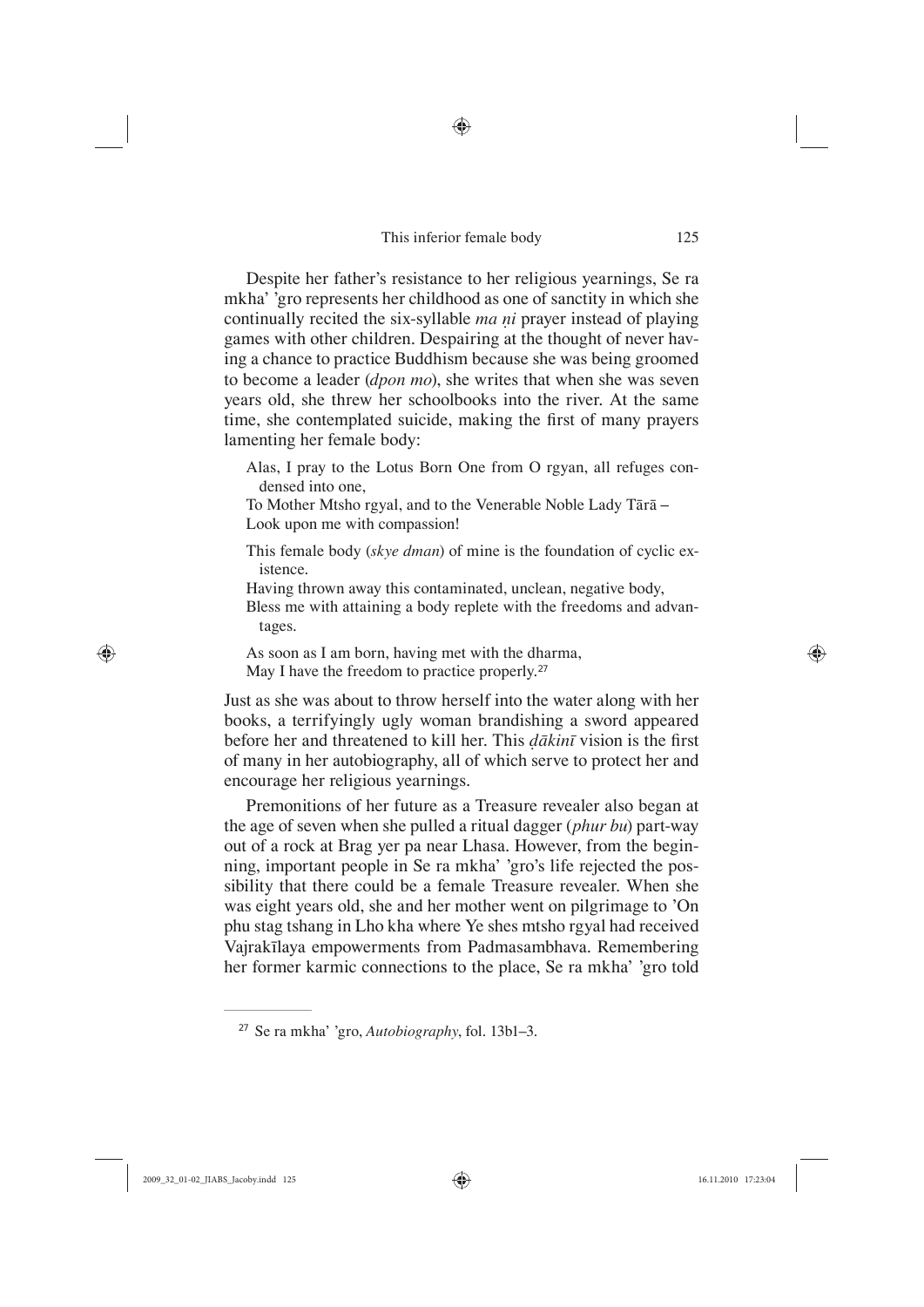her mother, "It seems like I have lived in this land in a previous life. I remember my former actions and my share of texts that are here."28 Her mother retorted,

"Don't talk that way. From the time of your exalted paternal ancestors [such as] the Dharma King Ngag gi dbang po until now, there have been many who have gained spiritual accomplishment. Because it is impossible for a girl to take out Treasure texts, the king's punishment will soon come. Be silent."<sup>29</sup>

Immediately after her mother's harsh words, Se ra mkha' 'gro had her first dream in which a *dākinī* came to her and gave her a share of the *ḍākinī*s*'* feast, telling her that she was the *ḍākinī*s*'* magical emanation and that they would meet again quickly. In this way, Se ra mkha' 'gro's vivid visionary experience belied the discouragement those in her human world repeatedly projected onto her. Many other visionary experiences soon followed in which she travelled to other realms, including many Buddhafields (*zhing khams*) and hells. After one such visionary encounter with a *ḍākinī* that occurred when she was ten years old, she amazed everyone by curing those stricken by a smallpox epidemic that raged through Lhasa just after the turn of the twentieth century by blowing on them and reciting special *mantras*. 30

Se ra mkha' 'gro's childhood world was shattered when her father began arranging her betrothal. Although requests for Se ra mkha' 'gro's hand in marriage came from Tibetan ministers including those from the Shar khra, Rdo ring, and Zur khang families, she writes that her father refused their offers and returned their gifts because those families were from the Tibetan group (*bod sde*). Instead, he chose a Chinese leader (*rgya sde'i dpon*) named Kru'u da lo yi from Skyid grong, whose clothing was Chinese but whose religious sect was Seminal Heart, just like that of Se ra mkha' 'gro's father.31 Depressed about her upcoming marriage, Se ra mkha' 'gro

⊕

<sup>28</sup> Se ra mkha' 'gro, *Autobiography*, fol. 17b.

<sup>29</sup> Se ra mkha' 'gro, *Autobiography*, fol. 17b.

<sup>30</sup> Se ra mkha' 'gro, *Autobiography*, fol. 31a1–6.

<sup>31</sup> Se ra mkha' 'gro, *Autobiography*, fols. 27b–28a: *de dag bod sde yin pas ma gnang nas rgyu rdzas thams cad phyir sprad* / *nub phyog skyid lung grong*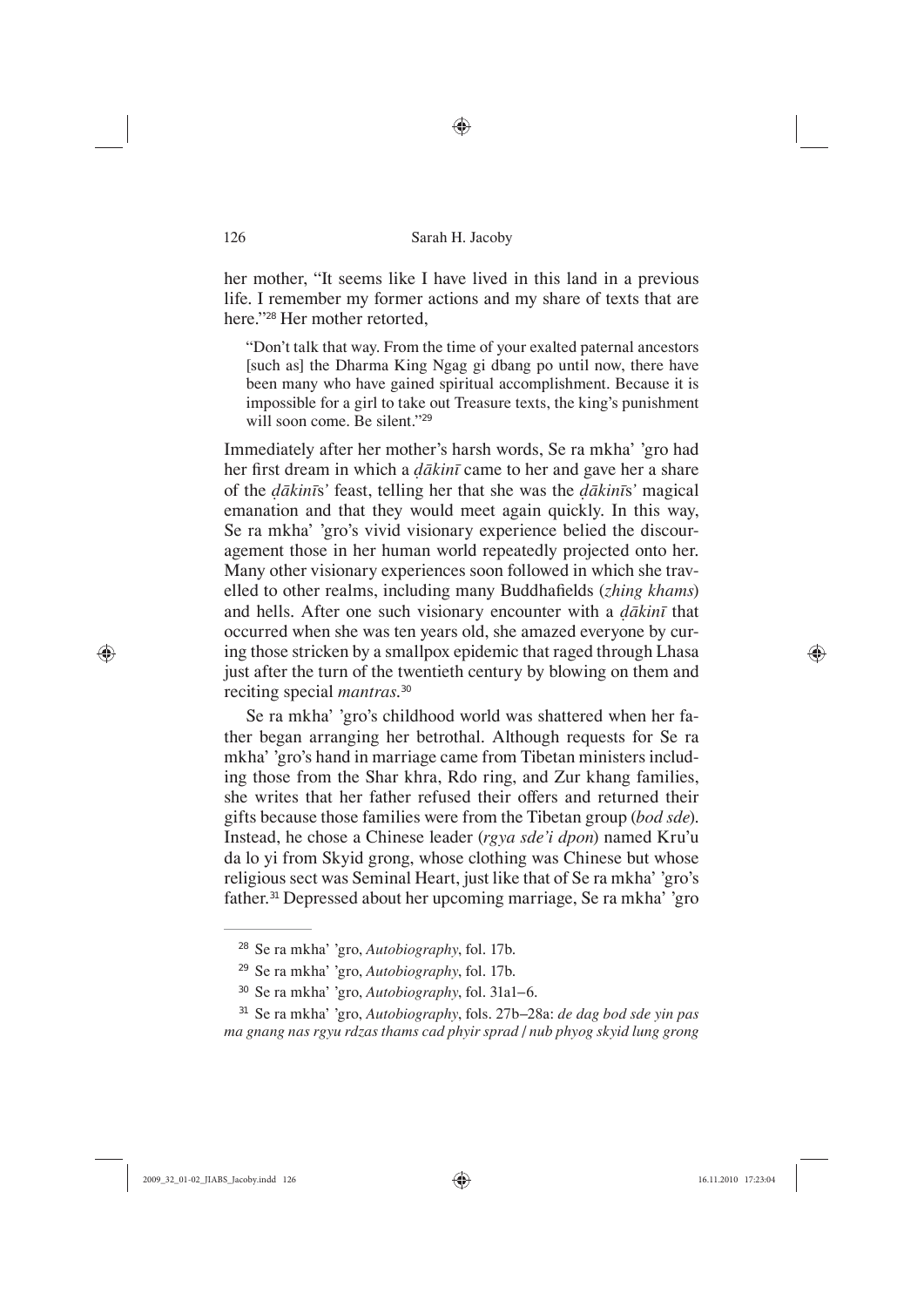recalls that at the age of eleven, she attempted suicide by drinking a mixture of opium and alcohol only to be discovered and resuscitated by her father.32 Although her father tried to backtrack on his marriage promise in light of her despondency, the Skyid grong family threatened war if he broke their agreement.<sup>33</sup> Further adding to her sorrows, the following year Se ra mkha' 'gro's mother passed away and her father promptly remarried.

Unhappy at home and dreading her imminent marriage, the twelve-year-old Se ra mkha' 'gro's life transformed when Vajravārāhī appeared before her in a dream and empowered her in the two Treasure cycles that would be her life's main practice, *The Secret Treasury of Reality Ḍākinī*s (*Chos nyid mkha' 'gro'i gsang mdzod*) and *The Ḍākinī*s*' Heart Essence* (*Mkha' 'gro'i thugs thig*).34 Despite Vajra vārāhī's encouraging proclamations, this momentous vision is one more instance in which Se ra mkha' 'gro laments her "inferior female body." After receiving empowerment and instruction from Vajravārāhī, she writes,

<sup>32</sup> Se ra mkha' 'gro, *Autobiography*, fol. 33b. Se ra mkha' 'gro writes that her father saved her by pouring seed oil down her throat through a straw and forcing her to regurgitate the poison she drank.

<sup>34</sup> This is reminiscent of the life of another female Treasure revealer, the thirteenth-century Jo mo sman mo, who was also an incarnation of Ye shes mtsho rgyal who had a vision of Vajravārāhī when she was thirteen (i.e., twelve according to international convention) in which she empowered her in Treasures. One of the seven prophecies in the beginning of Se ra mkha' 'gro's autobiography is from Jo mo sman mo, who predicts her future rebirth as Se ra mkha' 'gro (*Autobiography*, fols. 6a6–6b2). For Jo mo sman mo's hagiography, see 'Jam mgon kong sprul blo gros mtha' yas 2004: 379–380.

⊕

*chen zer ba rgya sde'i dpon kru'u da lo yi'i zhes pa cha lugs rgya nag dan* / *chos lugs snying thig pa nga rang tsho dang 'dra ba* / *bsod nams long spyod ldan pa zhig la bug cig pu las med pa* /. *Da lo yi* (Ch. *da lao ye*) is a Chinese honorific title meaning "great old gentleman." It was a very minor title meaning "your honor," given to local leaders as a polite way to refer to a Prefect, Department, or District magistrate. Sperling 1998: 331 translates it as "his honour" in the context of the title of a translator of the Qianlong emperor in the late 18<sup>th</sup> century.

<sup>33</sup> Se ra mkha' 'gro, *Autobiography*, fol. 33a.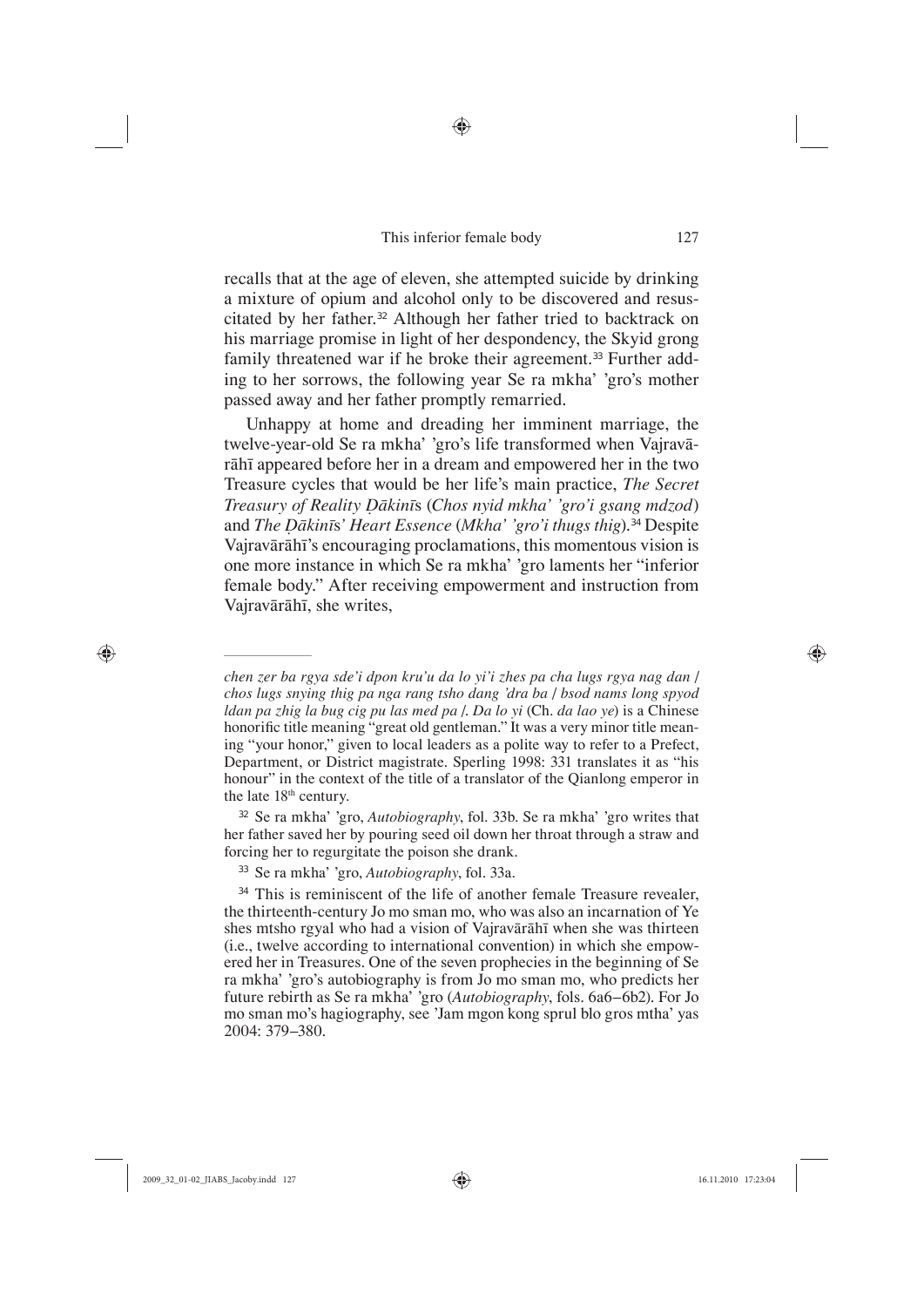◈

"You are extremely kind to bestow empowerment and instruction upon me. Because I am one with an inferior female body (*skye lus dman pa*), it is difficult to accomplish the Dharma and [benefit] beings. However I can do this, how great! Why do I have the karmic connection to be empowered in these two profound Treasures?"

The *ḍākinī* answered, "Noble woman, you are not one with an inferior female body (*lus dman pa*). Before, in response to Mtsho rgyal's inquiry, Guru [Padmasambhava] proclaimed:

- 'The body of a female *bodhisattva* is a supreme body without [karmic] remainder;
- It is the mother [who gives birth to] the great assembly of primordially perfected Ones Gone to Bliss (Skt. *sugata*).

Generate the aspiration to attain a supreme body like

- The Great Vajra Queen with the knowledge of the expanse of emptiness.
- The beneficial deeds of the Buddhas of the three times, a dance of the moon [reflecting] in water,

Arise in physical form on account of disciple's devotion.

Their source, the lotus mouth of the Vajra Queen,

Is the foundation of the Buddha's teaching, like a ripening bud. This female body (*bud med lus*) is not inferior; this body is good. Mtsho rgyal, you must generate the pure aspiration Never to part with this [female] body.'

Because [the Guru] spoke like this, [your body] is not inferior."<sup>35</sup>

This is one of the many instances in which Se ra mkha' 'gro interweaves her own biography with the sacred history of the Treasure tradition in the form of the divine couple Ye shes mtsho rgyal and Padmasambhava, thereby emphasizing her genealogical relationship to them. If Padmasambhava proclaimed that Ye shes mtsho rgyal's female body was not inferior, then, as her emissary, Se ra mkha' 'gro's female body must also not be inferior. The dual tone of Se ra mkha' 'gro's gender-based self-denigration emerges in passages such as this; thematizing her "inferior female body" is more than an internalization of the misogynist views of her social milieu because it has the subversive effect of occasioning responses from

⊕

<sup>35</sup> Se ra mkha' 'gro, *Autobiography*, fols. 50a1–50b2.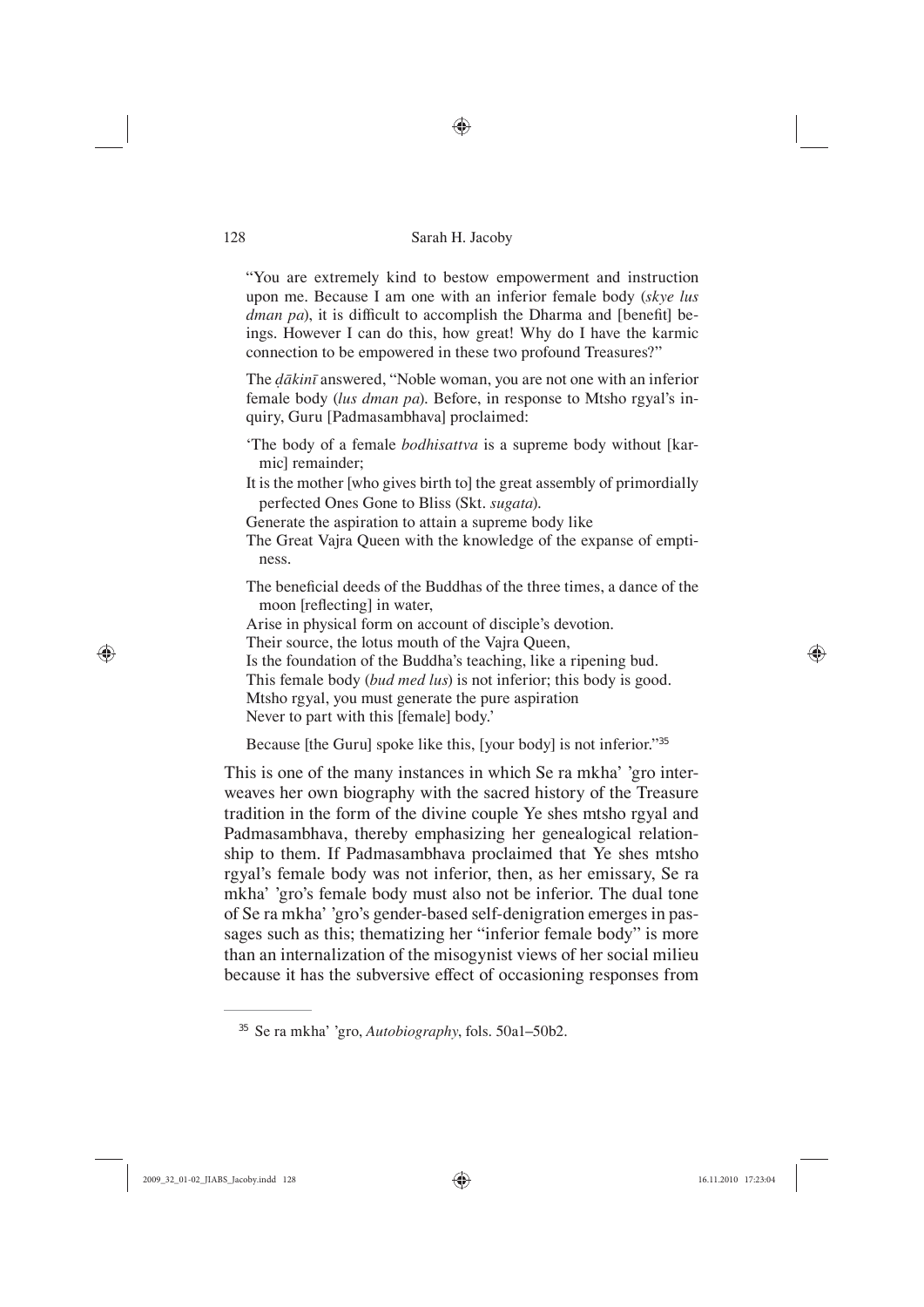◈

others that articulate highly positive views of women. I suggest that this dual tone of Se ra mkha' 'gro's repeated laments about her female body was intentional; by drawing attention to her "inferior" status as a woman, she both mitigated others' potential criticism and defended herself in writing from the charge of overestimating her social status and religious authority.

In the midst of these transformative *ḍākinī* visions and oppressive marriage preparations, the lama who would change Se ra mkha' 'gro's life, Dri med 'od zer, arrived from Mgo log along with his group of travelling pilgrims in search of shelter at her family's Lhasa residence. Instantly, tears flowed from her eyes and goose bumps rose on her flesh as she prayed in all her lifetimes never to separate from him. Intrigued by Dri med 'od zer and drawn to the life of a religious devotee free from the constraints of worldly attachments, Se ra mkha' 'gro caused a sensation when she sneaked out of her Lhasa home at the age of fourteen in about 1906 to follow Dri med 'od zer to Eastern Tibet, where she lived for the rest of her life.

## **A new life unfolds in Mgo log**

The few snacks Se ra mkha' 'gro carried and the refined Lhasa clothing she wore quickly proved insufficient for the rigors of life as a wandering religious mendicant. Se ra mkha' 'gro recounts the shock she faced acclimating to her new rough circumstances outside of the wealth and privilege of her family's protection. Starving and in search of food, at first she mistook a nomad's tent for a wild yak. When she put the barley flour nomads gave her into her shoe because she didn't have a bag for it, the nomads laughed at her.<sup>36</sup> She had no idea how to make tea, and when she learned, she felt as though her eyes, which had never before felt the sting of wood fire smoke, would go blind.<sup>37</sup> She nearly froze to death on the road

⊕

<sup>36</sup> Se ra mkha' 'gro, *Autobiography*, fols. 74a–74b.

<sup>37</sup> Se ra mkha' 'gro, *Autobiography,* fols. 76a–76b.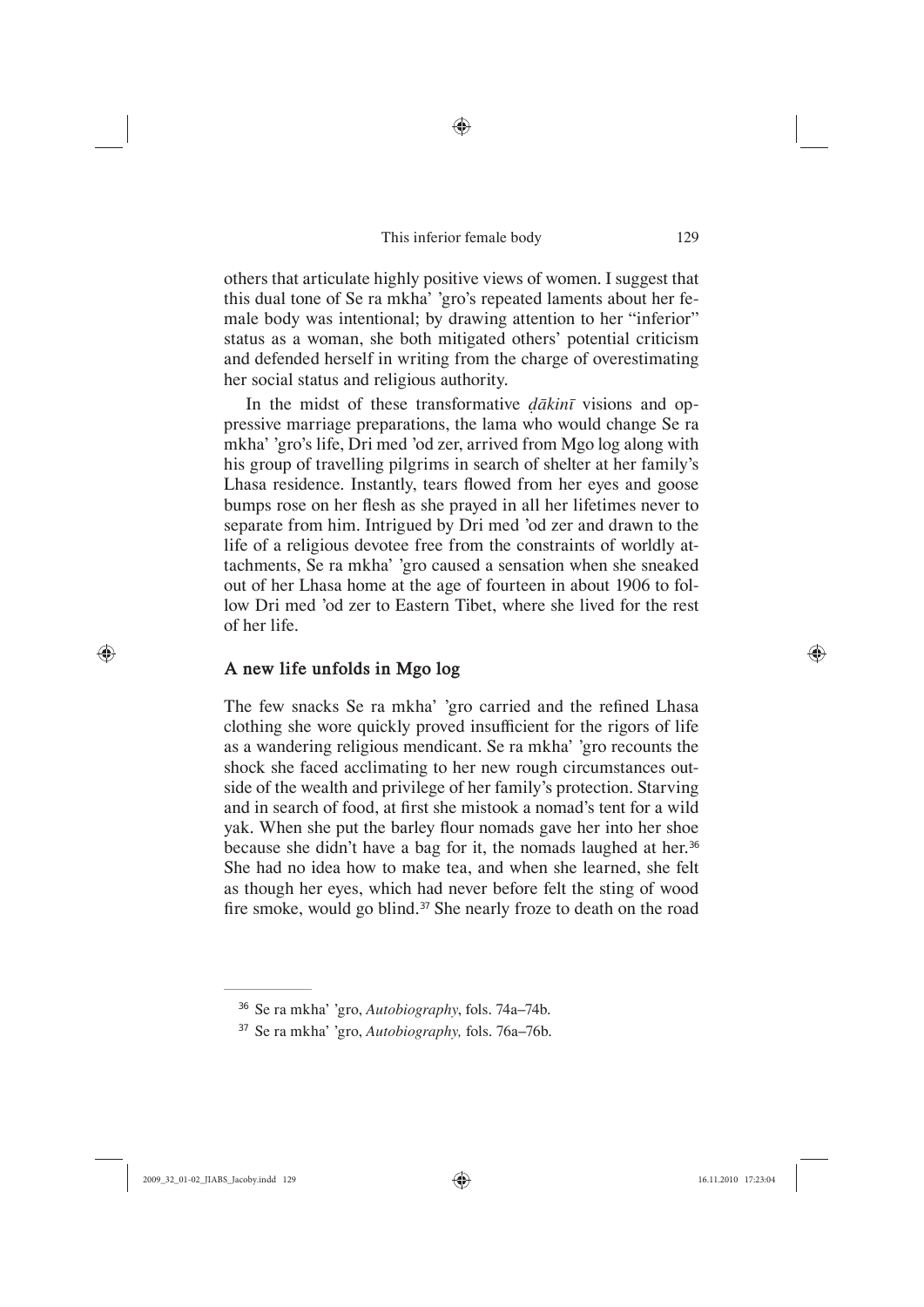◈

due to inadequate clothing, and as a result, sores erupted all over her body.<sup>38</sup>

When she caught up with Dri med 'od zer's group at Mtshur phu, her presence was met with hostility from Dri med 'od zer's encampment members (*sgar pa*) who viewed her suspiciously as an outsider to their religious community.39 As a Central Tibetan amidst Mgo log people whose speech she initially describes as that of "savage barbarians" (*mtha' 'khob pa kla klo*) and as a young unattached female, Se ra mkha' 'gro's presence threatened many around her who feared she would become their lama's consort.<sup>40</sup> Once they arrived at Dri med 'od zer's homeland in the high pasture land of Zlar tshang in Gser rta, Dri med 'od zer's travelling pilgrims all returned to their homes while Se ra mkha' 'gro was left alone in a foreign land where she couldn't understand the dialect, was illiterate in Tibetan, and had no work experience. Initially, she tried to rent a room at Dri med 'od zer's household (*bla brang*), but others forced her to leave out of concern that Dri med 'od zer's consort A skyong bza' wouldn't return to the household unless Se ra mkha' 'gro left. Expelled from another home, Se ra mkha' 'gro managed to learn how to be a servant in a nearby nomadic household while she began religious practices under the tutelage of Dri med 'od zer and several of his brothers.<sup>41</sup> Her devotion to her lamas, ascetic perseverance in completing her preliminary religious practices, and eloquent and poetic religious songs quickly demonstrated that she was no ordinary laywoman.

⊕

<sup>38</sup> Se ra mkha' 'gro, *Autobiography,* fol. 78a.

<sup>39</sup> Se ra mkha' 'gro's identity as a Central Tibetan woman and not an insider to the Mgo log religious encampments (*chos sgar*) in which she lived remained salient throughout her life and beyond, as is evident by the name still used in Mgo log today to refer to her, Dbus bza' mkha' 'gro, "The *Ḍākinī* Lady from Central Tibet."

<sup>40</sup> I follow Se ra mkha' 'gro's lead of describing Dri med 'od zer and his companions as people from Mgo log, but more specifically they were people from an area neighboring what is now called Mgo log that during Se ra mkha' 'gro's day was controlled by the Dbal shul tribal group.

<sup>41</sup> Se ra mkha' 'gro, *Autobiography,* fol. 87a.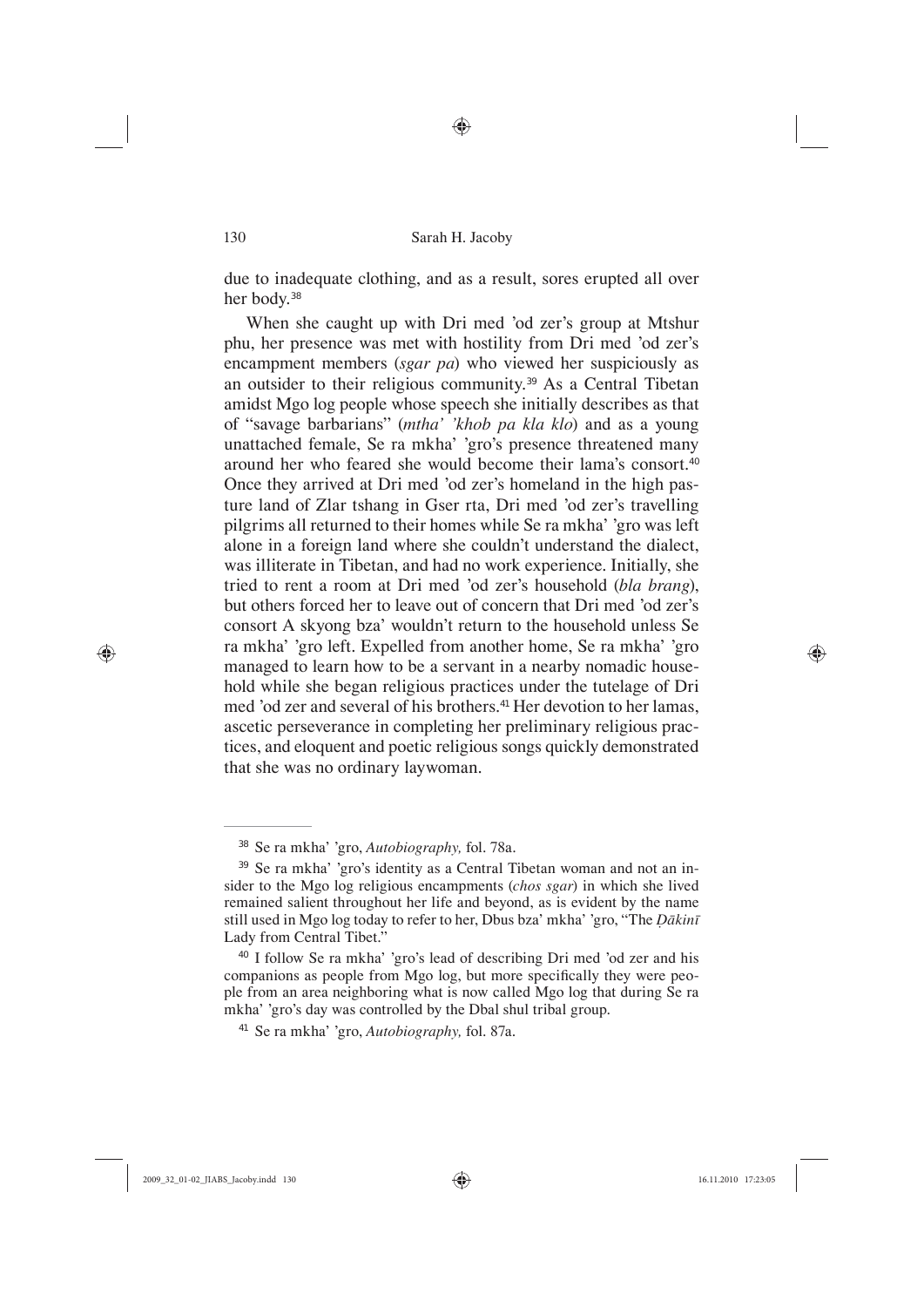♠

Despite this, as one with no biological family relations nearby, no monastic vows, and no husband, Se ra mkha' 'gro didn't easily fit into any community in Mgo log. Jealous consorts made life difficult in the non-celibate religious communities (*chos sgar*) that were often centered around Treasure revealers (*gter ston*). When the seventeen-year-old Se ra mkha' 'gro received a letter summoning her to the presence of a prominent Treasure revealer named Mgar ra gter chen pad ma bdud 'dul dbang phyug gling pa of Ban nag Monastery in what is today Pad ma County, Mgo log Tibetan Autonomous Prefecture, she yearned to leave her post as a servant girl to attend to the lama's needs. However, before she began her journey, she received a message from Mgar ra gter ston's consort Yag shul bza' threatening her with harsh words and warning her not to come near the lama. Yag shul bza' knew that Mgar ra gter ston had received a prophecy from the *ḍākinī*s indicating that Se ra mkha' 'gro could help remove the obstacles to his life and cure his worsening illness by acting as the lama's consort, but she didn't have any interest in competing for her partner's attentions with the young, beautiful, and increasingly renowned *ḍākinī* from Central Tibet. When Mgar ra gter ston was on the verge of death, Yag shul bza' finally relented. But since Se ra mkha' 'gro arrived too late, the auspicious connection (*rten 'brel*) her presence could have brought to preserve the lama's life did not occur and he died.<sup>42</sup>

⊕

<sup>42</sup> In addition to Se ra mkha' 'gro's *Autobiography*, at least two other publications mention this incident including 1) the *Dar thang dgon pa'i gdan rabs* and 2) Mgar ra gter ston's autobiography titled *Mgar gter chen pad ma bdud 'dul dbang phyug gling pa'i rang rnam*. Mgar ra gter ston's short biography in *Dar thang dgon pa'i gdan rabs* (O rgyan brtson 'grus 1999: 379) states that Mgar ra gter ston died after "the auspicious connections of the supreme consort in the *ḍākinī* prophecies named the Central Tibetan Lady mkha' 'gro chos nyid bde skyong dbang mo [i.e., Se ra mkha' 'gro] were confused." Secondly, Mgar ra gter ston's disciple named Thub bstan chos 'phel concludes Mgar ra gter ston's autobiography by giving a detailed account of how his consort Yag bza' was a bad person who "wanted him to die" (*zhing khams la 'dun pa gtod rgyu yin*) and did whatever she could to harm him such as preventing Se ra mkha' 'gro from dispelling the obstacles to his life (Mgar gter chen pad ma bdud 'dul dbang phyug gling pa 2005: 161–170).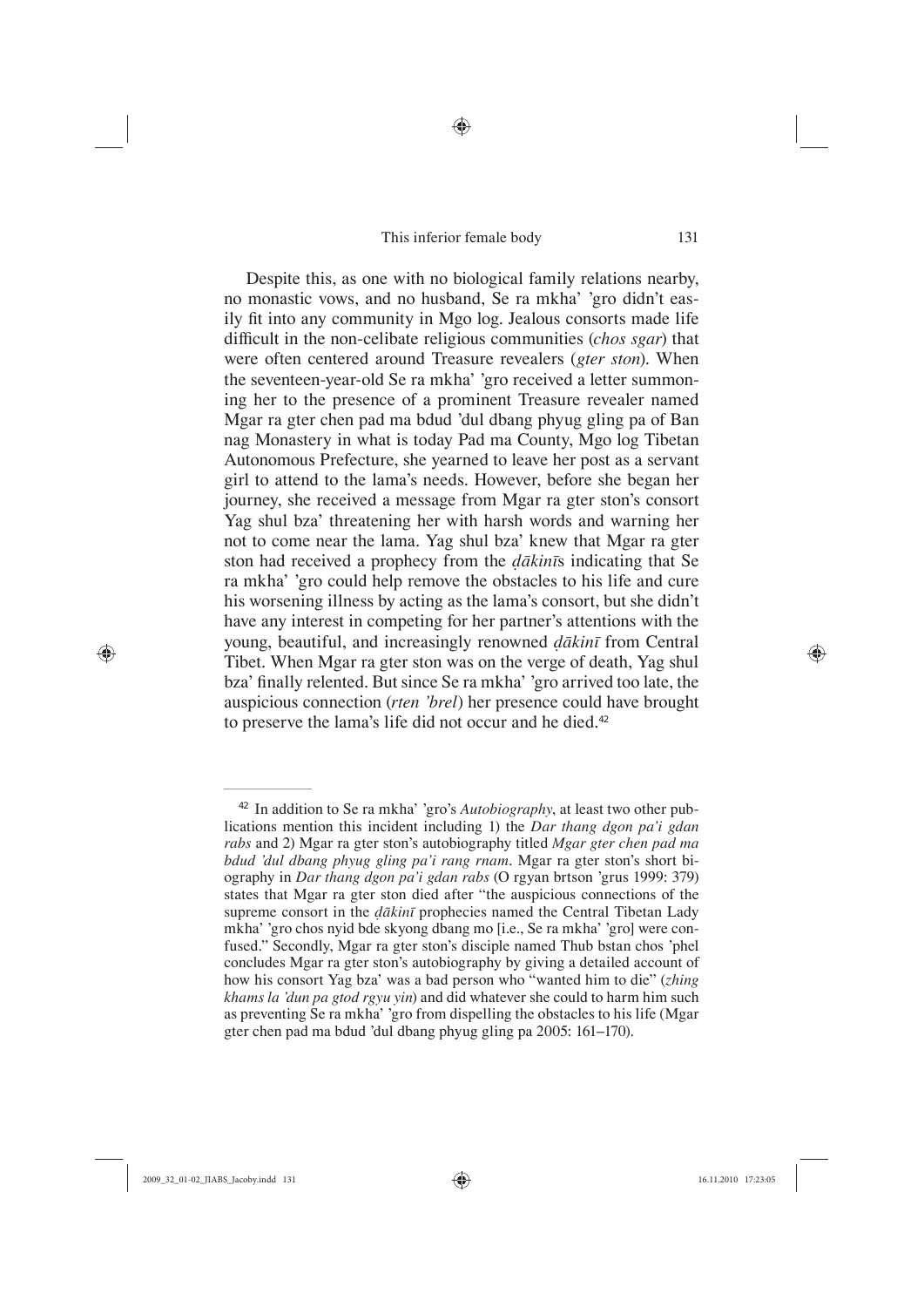Immediately afterwards, Se ra mkha' 'gro had a visionary experience in which the newly departed Mgar ra gter ston empowered her in his Treasure cycles and designated her as the appropriate person to maintain and protect his teachings. Se ra mkha' 'gro describes the following interaction she had with his visionary form after he empowered her:

"Because of my inferior female body *(lus dman)*, it is difficult for me to benefit beings in the world. Hence, having abandoned this body, if I try to attain a man's body, I wonder if I will benefit beings?"

The lama said, "Don't think like this. This body you have is that of a great female *bodhisattva*, the mother who gave rise to all the Buddhas. It is the chariot that traverses the grounds and paths, the foundation that propagates men who adhere to Sūtra and Tantra. Like snow comes from water, the expansive space of the greatly secret empty realm of the mother [i.e., the womb], the space (*mkha'*) of reality itself in which the energy of compassion goes (*'gro*), is the source of both *saṃsāra* and *nirvāṇa*. Hence, this body of yours is the superior [way to] benefit beings. If you wonder how it is that it is superior, before, during the time of the previous Buddha Kāśyapa, when you were the daughter of a Brahmin named Nam mkha' sgron ma, based on your pure aspiration to generate the supreme awakening and by the power of your prayers to the Lady Mtsho rgyal, you dispelled all manifest and unmanifest negative obstacles to the life forces of men who adhered to the teachings. You raised the victory banner of the teachings. Via skillful means (*thabs*) and auspicious connections (*rten 'brel*), you propagated the happiness of beings and established them in bliss. In particular, be like a mother to exhausted sentient beings and it is certain that inconceivable benefit for beings will gradually arise.<sup>43</sup>

Mgar ra gter ston's response to Se ra mkha' 'gro's despair transforms her negative valuation of her female body by honoring its extraordinary qualities, qualities that reflect a Tantric perception of the female body's virtues centered on the womb. The womb is the source of the Buddhas, which Mgar ra gter ston metaphorically links to the Tibetan word for *ḍākinī* (*mkha' 'gro*), or sky-goer. He specifies that Se ra mkha' 'gro's previous incarnation Nam mkha' sgron ma dispelled obstacles to the life force of religious men, an

 $\bigoplus$ 

<sup>43</sup> Se ra mkha' 'gro, *Autobiography*, fols. 105a6–106a2.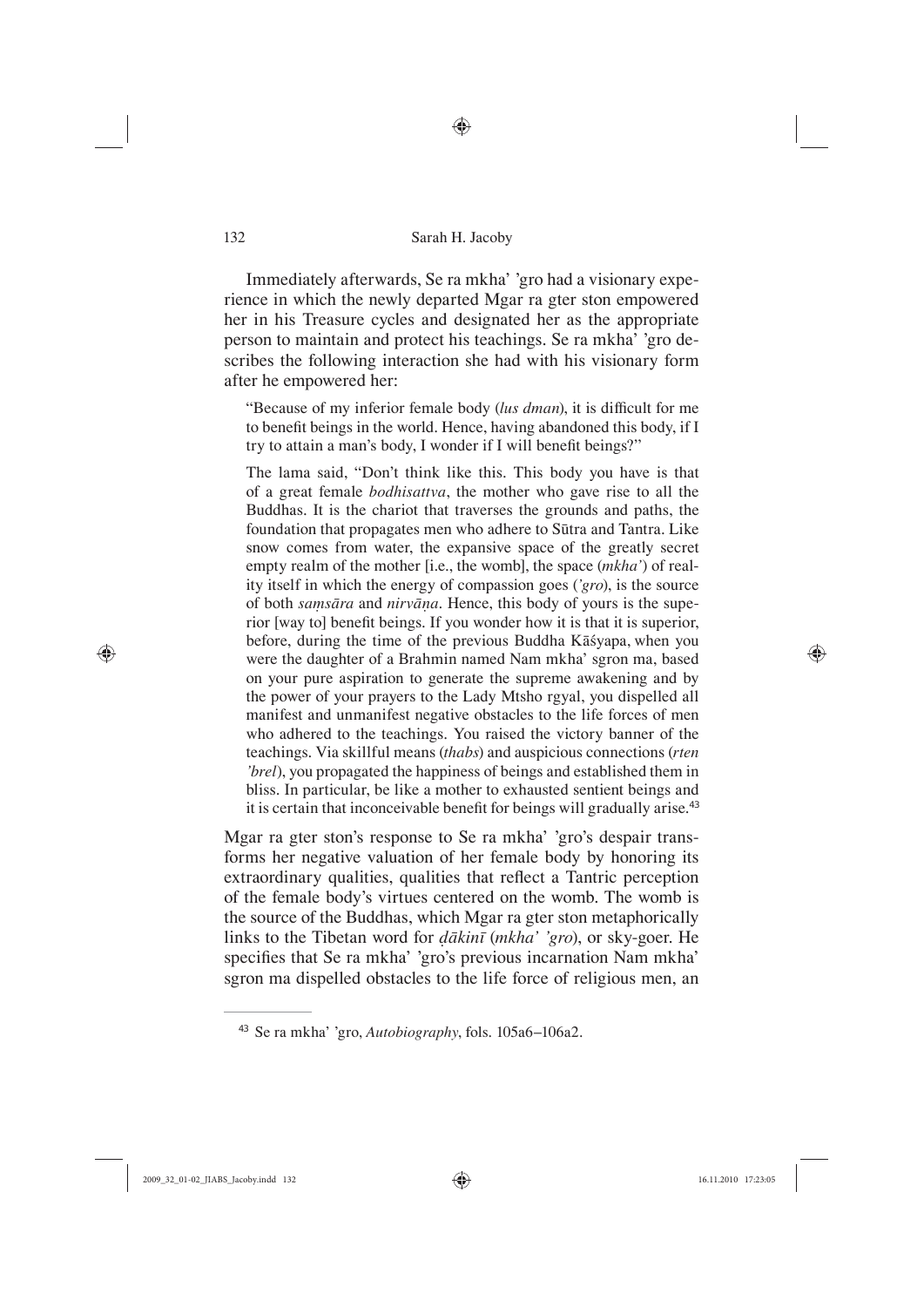ability which refers to her capacity to engage in consort practices. This equation between sexuality and longevity that Mgar ra gter ston's comment and the stories surrounding his death evokes persists in Se ra mkha' 'gro's writings as one of the main purposes for consort practices.<sup>44</sup>

Despite the unfriendly welcome Se ra mkha' 'gro initially received at Ban nag Monastery, she soon settled with Mgar ra gter ston's son named Rgyal sras because she received a prophecy indicating that she should do so for the sake of preserving Mgar ra gter ston's Treasure teachings. By the time she was nineteen in approximately 1911, Se ra mkha' 'gro's extraordinary abilities as a *ḍākinī* including curing people of sickness, performing divinations, and experiencing many divine visions earned her increasing acclaim in the wider community around Ban nag Monastery. Nevertheless, her former nemesis Yag shul bza', who was now effectively her mother-in-law, strove to expel her from the community. Rgyal sras was soon influenced by Yag shul bza's antipathy towards Se ra mkha' 'gro. He belittled her religious understanding, saying she was unfit to receive esoteric instructions. He rejected her claim to be a Treasure revealer as her own mother had earlier, stating that,

Before, during the time when there were one hundred great Treasure revealers, two of them actually manifested as female Treasure revealers (*gter mo*). These days in this Degenerate Age, [we] don't see the existence of female Treasure revealers.<sup>45</sup>

After this, Se ra mkha' 'gro writes that, "From that time forward, I wrote my Treasures down secretly."46 Soon, Se ra mkha' 'gro became pregnant with Rgyal sras's child, who she intuited was an

⊕

<sup>44</sup> See Chapter Four of Jacoby 2007 for a discussion of consort practices in Se ra mkha' 'gro's auto/biographical writings. I have delineated three major purposes for consort practices including soteriological, pragmatic, and hermeneutical, but pragmatic purposes such as prolonging life and curing illness are the most common.

<sup>45</sup> Se ra mkha' 'gro, *Autobiography*, fol. 141a3–4. The two female Treasure revealers he refers to here are Jo mo sman mo and Kun dga' 'bum ma, both mentioned in 'Jam mgon kong sprul blo gros mtha' yas's (1813–1899) *Gter ston brgya rtsa* (*The One Hundred Treasure Revealers*).

<sup>46</sup> Se ra mkha' 'gro, *Autobiography*, fol. 141a5.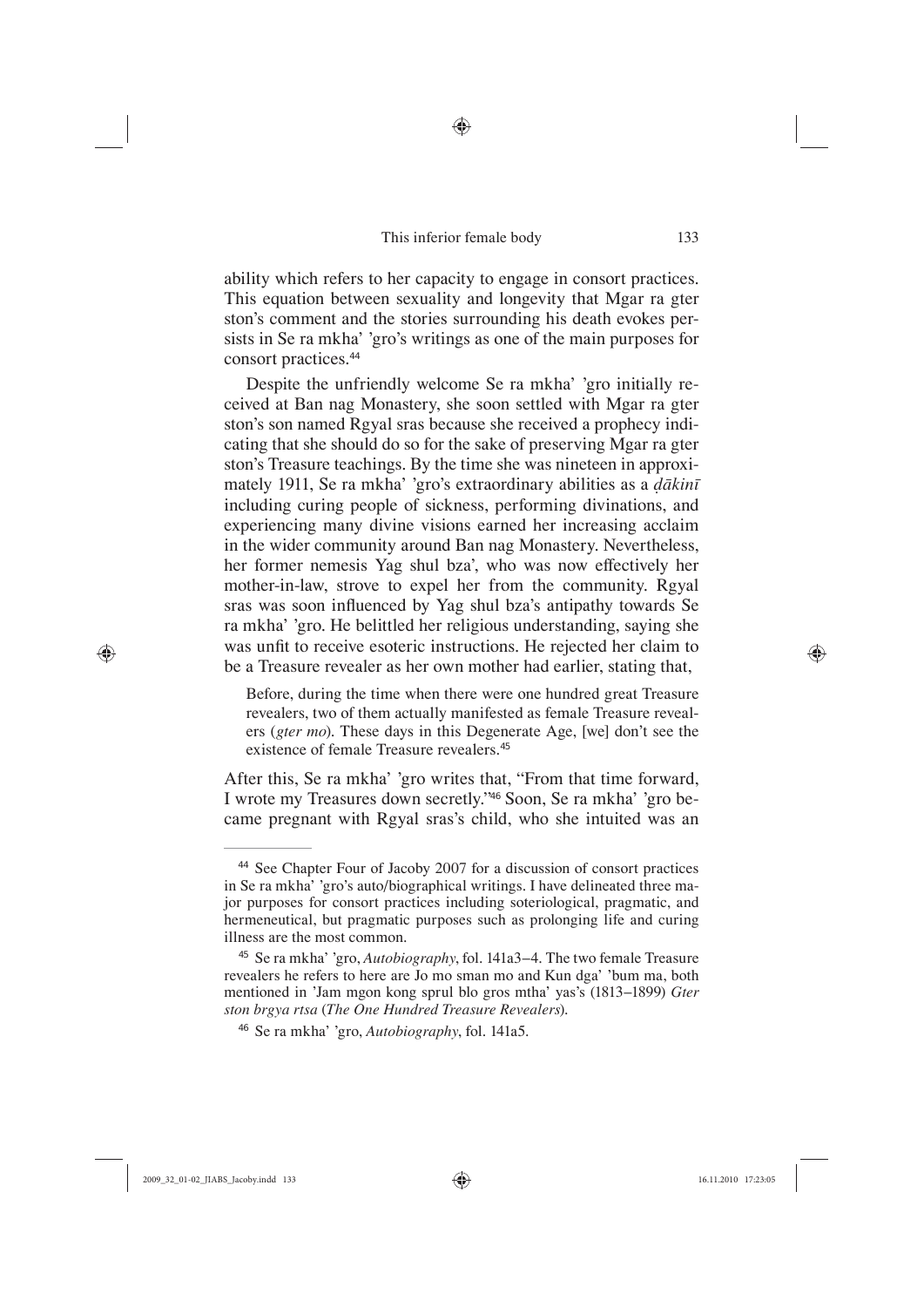incarnation of his father Mgar ra gter ston. However, Se ra mkha' 'gro records that the child's fate changed when he transformed from a boy into a girl in utero:

That year in the first month of fall when it became time to see the face of my child, I went to collect firewood near a man named Chos lhun who Mgar ra gter chen previously [said was] one who adhered to demonic scriptures. Because he called out in a fierce voice and performed curses and so forth, the protection of my child was reversed and he became a girl. At that time Rgyal sras felt great regret. Saying, "If this girl dies I'll be happy," he treated her really badly. Although I wasn't pleased with this, I didn't say anything.<sup>47</sup>

The opinion of Se ra mkha' 'gro's milieu about having a female child is clear, given that Se ra mkha' 'gro attributes the birth of a daughter to demonic intervention. After the child's inauspicious sex transformation, there is no more discussion that the child might be Mgar ra gter ston's incarnation. Despite this, still feeling that her daughter was extraordinary, Se ra mkha' 'gro took the baby to a lama who said the child had great merit and named her Dbyangs can sgron ma.<sup>48</sup> After Se ra mkha' 'gro gave birth to her daughter, she writes that a Ma gcig lab sgron Accomplishment Practice (Skt. *sādhana*) came to her as a Treasure, but because she secretly taught it to some monks, Rgyal sras scolded her. She writes that she felt extremely sad and then supplicated the heroes and *ḍākinī*s of the three realms with the following prayer:

In the unmanifest land of the Glorious Copper-coloured Mountain,

Omniscient Mother Ye shes mtsho rgyal and Heroes and Heroines, consider this!

I, this messenger sent by the mother *ḍākinī*s,

Was born in an impure body as a woman (*za ma mo*).

My impure action is that I maintain a household.

My impure land is the demonic land of Mgo log.

My impure deed is that I continually stay with a negative community. From what causes and conditions did this karma originate? …<sup>49</sup>

<sup>47</sup> Se ra mkha' 'gro, *Autobiography*, fols. 146a5–146b2.

⊕

<sup>48</sup> Se ra mkha' 'gro refers to her daughter more commonly as *Chos dbying sgron ma*.

<sup>49</sup> Se ra mkha' 'gro*, Autobiography*, fols. 147b6–148a2.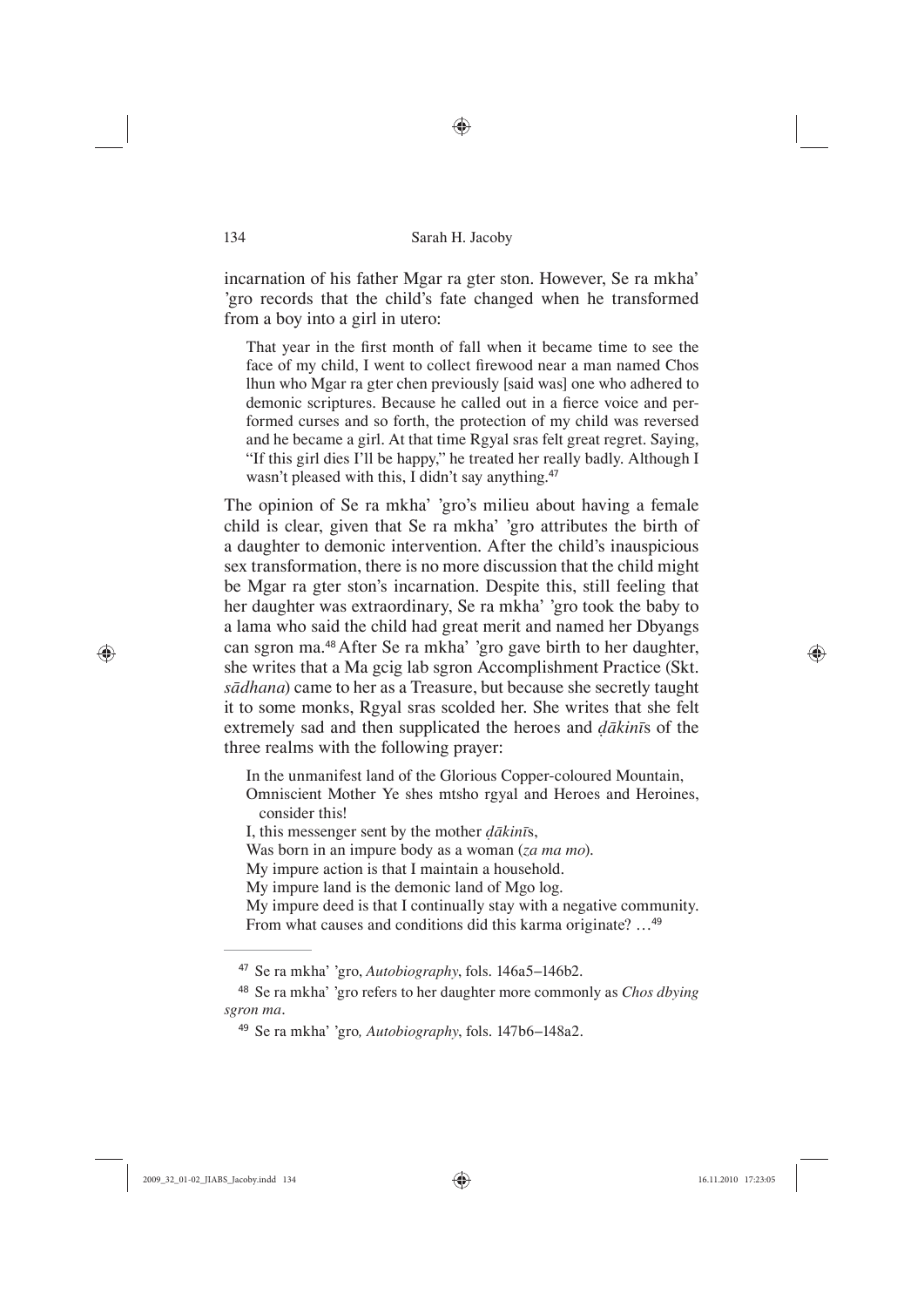◈

In response to her song of lamentation, Se ra mkha' 'gro heard a voice with no physical form coming from the sky saying,

Alas, alas *yoginī* – Is the great self-emergent primordial wisdom Free from exertion? Is the unborn self-emergent spontaneous presence The ground of *saṃsāra* and *nirvāṇa*?

Are the appearances of good and bad, happiness and sorrow The play of reality itself? Is the poisonous water-lily which is the eight worldly dharmas<sup>50</sup> Something to be abandoned quickly?

Your wealth of the *ḍākinī*'s heart essence – Will you take it out in due time? Will benefit for both the teachings and sentient beings Come from the south?

You don't need to be displeased and weary On account of the illusory emanations of this world. The Lotus [Born One's] testament is changeless; It is certain that in time the aspiration prayers will come together.<sup>51</sup>

In this way divine voices weave their words of encouragement through Se ra mkha' 'gro's narrative; they provided support and consolation just when her mundane circumstances seemed to overwhelm her with obstacles and difficulties. Despite her best efforts to "take a low place and write down the profound Treasures that came to me extremely secretly,"52 living with her "life partner" (*tshe grogs*) Rgyal sras proved to be at loggerheads with her main purpose of revealing Treasures.

To Rgyal sras's chagrin, by 1915 the twenty-three-year-old Se ra mkha' 'gro began to receive broader acclaim as a Treasure revealer and as a *ḍākinī*. The prominent lama from Dpal yul dar thang Monastery in Mgo log named Sgo sprul rin po che ('Jigs bral chos

 $\bigoplus$ 

<sup>50</sup> The eight worldly *dharmas* refer to ordinary human reactions to 1) gain and loss, 2) fame and infamy, 3) praise and blame, and 4) happiness and sadness.

<sup>51</sup> Se ra mkha' 'gro, *Autobiography*, fols. 148b5–149a3.

<sup>52</sup> Se ra mkha' 'gro, *Autobiography*, fol. 144a4.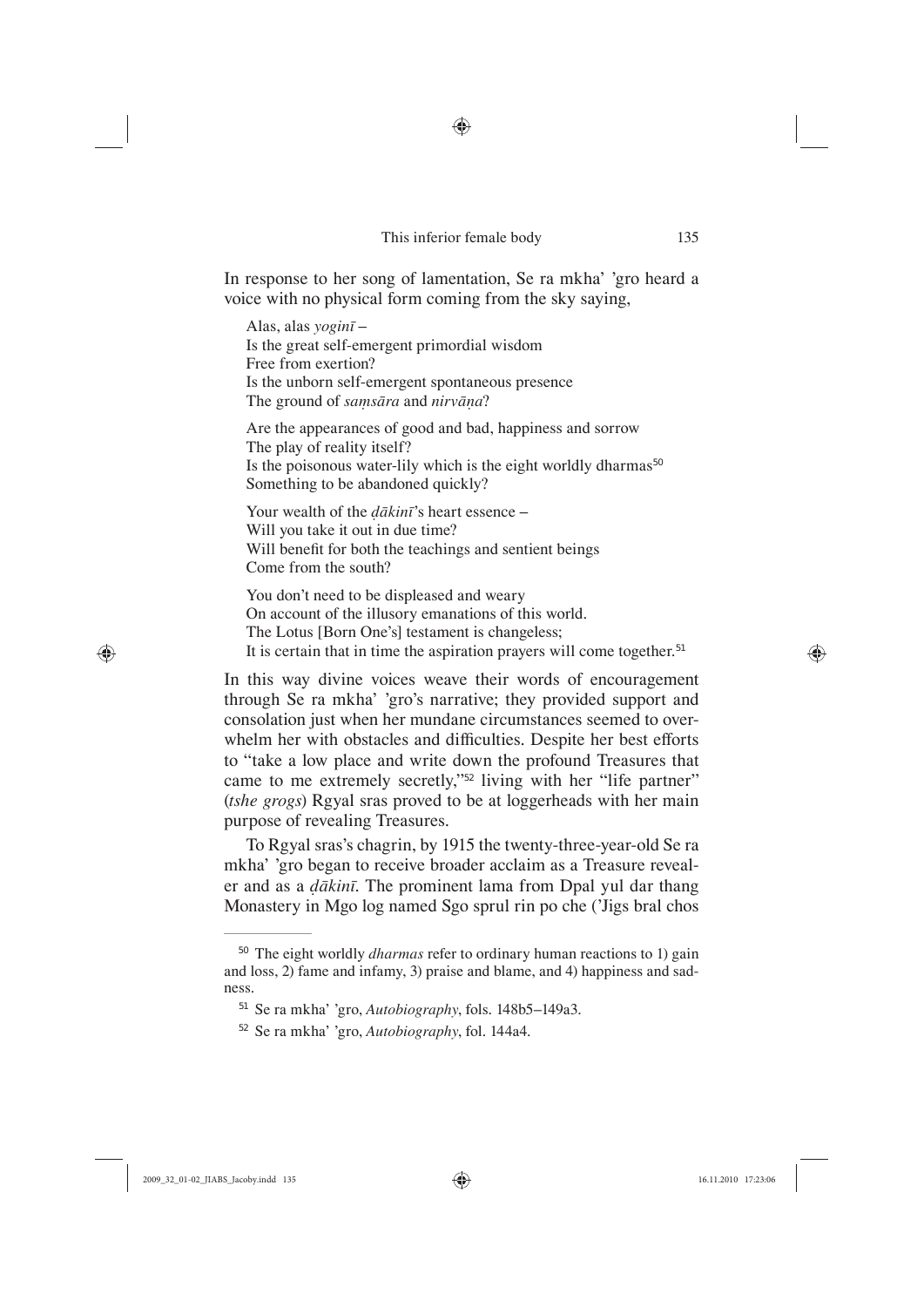◈

kyi blo gros) was one of the first people to recognize Se ra mkha' 'gro as an incarnation of Ye shes mtsho rgyal and to encourage her to reveal Treasures. Se ra mkha' 'gro portrays their first interaction in the following passage:

Then, I gave [Sgo sprul rin po che] a high quality turquoise wrapped in five-coloured silk along with a silk scarf with auspicious symbols on it as offerings and I prostrated to him. When I asked him, "How are you?," the incarnate himself got up from the middle of the assembly and offered me silver and a silk scarf. The lamas, monks, and laymen and women gathered there all didn't know what was going on. Each one looking at the other, they didn't say anything.

Again, the incarnate said, "You all don't need to have doubt. I think this *ḍākinī* is certainly the speech incarnation of Ye shes mtsho rgyal. You all abandon your wrong views and be faithful. This is not a deception; it is real."

I thought, "Before [now] he has never met me or those affiliated with me, so how can he know that I am Mtsho rgyal? Not only that, how is it possible for someone like me – who has an inferior female body (*lus dman*), who on the outside has little learning and on the inside is ignorant with regard to generation and perfection stage practice, and who cannot move beyond samsāric work no matter what activity I begin – to be a *ḍākinī*?"

When I wondered this, he said, "Not needing to exert yourself in learning and training, you fully comprehend all the paths of generation and perfection. Not needing to learn how to write and recite texts, [you know] from the awakening of the residual karma of having learned [before]. Nevertheless, not letting your own Treasures go, you must write and propagate them or the *ḍākinī*s*'* punishment will quickly come."

I said, "I am not a Treasure revealer. I have never attained even one type of dharma teaching and I don't know about generation and perfection [stage practices]."<sup>53</sup>

Se ra mkha' 'gro thus vociferously denies his lauding words, maintaining her characteristic humility through reference to her "inferior body," at the same time as her autobiography proclaims

⊕

<sup>53</sup> Se ra mkha' 'gro, *Autobiography*, fols. 162a5–163a4.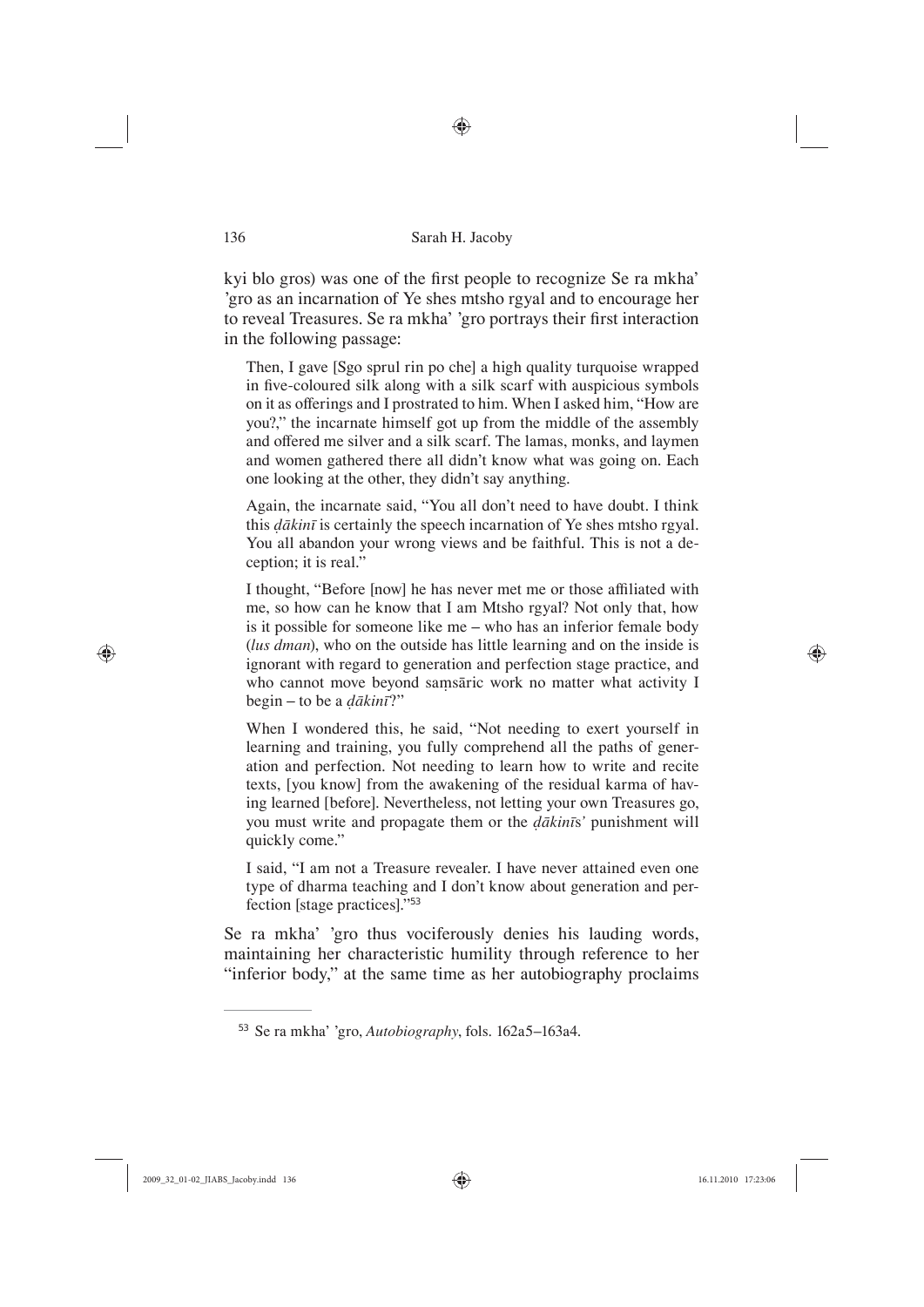♠

her extraordinary status through Sgo sprul rin po che's voice. Nevertheless, after denying her abilities, Se ra mkha' 'gro hints that this was not the only outcome of their meeting by writing, "Not keeping anything that I knew secret, I spoke to him and we nurtured each other's practices."<sup>54</sup>

Another turning point occurred in Se ra mkha' 'gro's twentythird year when Rgyal sras, herself, and the first object of her devotion Dri med 'od zer met at a consecration ceremony for a new prayer wheel sponsored by a lama named Hor 'od chung in A mdo. Se ra mkha' 'gro writes that at the ceremony, a beautiful bejewelled woman saying she was Rdo rje gyu sgron ma appeared before her and gave her a prophecy and a white crystal vessel. Before she could hide the Treasure vessel, Dri med 'od zer saw it and insisted that she give it to him. Although she received many signs and prophecies indicating that her choice to maintain a contentious relationship with Rgyal sras instead of living with Dri med 'od zer was like choosing brass over gold, and although she recounts that she "... wanted to see him [Dri med 'od zer] like a person suffering from thirst wants water,"55 it was Rgyal sras who decided her future. Se ra mkha' 'gro explains that in conversation with Dri med 'od zer, Rgyal sras offered her to be his consort, saying:

"… she is in a relationship with me [Rgyal sras] because of my father's former aspiration prayers – she is not one who is prophesied for me. Perhaps she is your prophesied consort. She constantly and singlemindedly prays to you and your father [Bdud 'joms gling pa]. In particular, when she hears your name tears flow uncontrollably from her eyes and, with goose bumps on her body, she prays in a loud voice and sings hymns of sadness. In any case, if [you] do a retreat [with her], perhaps obstacles [regarding] your retinue and life force will be dispelled. I offer you this consort (*mkha' 'gro*) of mine – aside from you, she has no husband.<sup>56</sup> She has a gentle disposition, a lucid intellect,

⊕

<sup>54</sup> Se ra mkha' 'gro, *Autobiography*, fol. 163b4–5.

<sup>55</sup> Se ra mkha' 'gro, *Autobiography*, fol. 155b3–4.

<sup>56</sup> The multiple meanings of the word I translate here as "husband," Tib. *bdag po*, include "owner, lord, master, boss, husband, and guardian." Hence, the word implies that she is now under Dri med 'od zer's control, although Se ra mkha' 'gro does not mention any formal marriage rite aside from this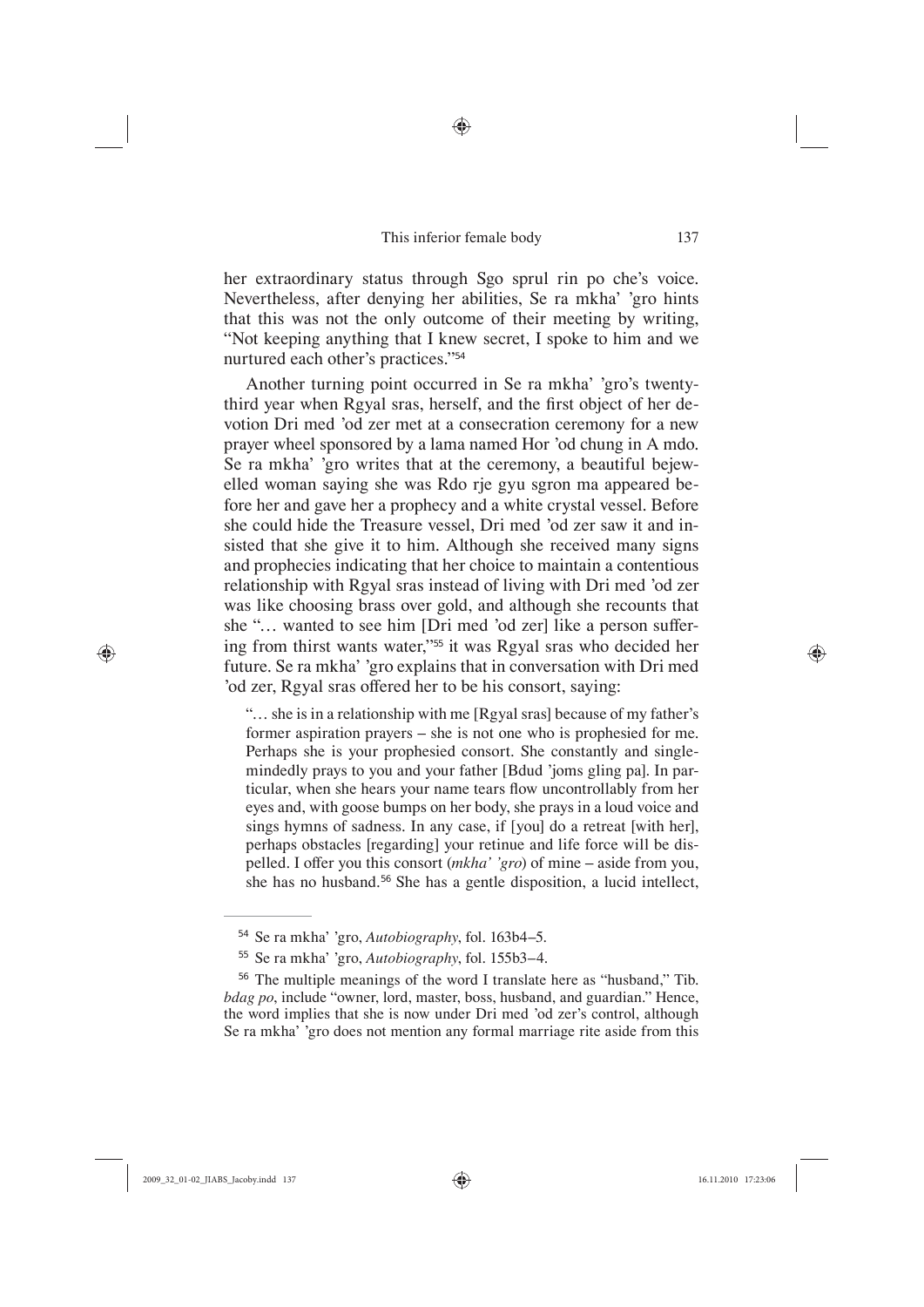◈

#### and she doesn't associate with other men."<sup>57</sup>

At first, Dri med 'od zer responded to Rgyal sras's offer hesitantly, mentioning concern over whether his other consorts would accept Se ra mkha' 'gro's presence at his household, which had already been a problem when she first arrived there at the age of fourteen. Additionally, he wondered whether having another consort was in accord with his intention to enter strict retreat for a few years. Rgyal sras insisted, and thus Se ra mkha' 'gro was exchanged between two powerful male lamas without having a say in the matter. Despite Se ra mkha' 'gro's devotion to Dri med 'od zer, she writes of her dismay at being given away. Indeed, she did not leave Rgyal sras for another six years, during which time troubles pervaded her life at Ban nag Monastery. Her *ḍākinī* visions and several visits on horseback over the mountain passes and valleys separating Ban nag from Zlar tshang to see Dri med 'od zer were her only consolations during this turbulent time. For example, when she was twenty-four in 1916, Se ra mkha' 'gro had a vision in which *ḍākinī*s transported her to Padmasambhava's Buddhafield, the Coppercoloured Mountain. There Se ra mkha' 'gro lamented her fate to be born in a female body again, telling a *ḍākinī*,

I abide in an inferior corporal body.

- Although I have good intentions, it is difficult to tame beings in this negative time.
- I have met with Treasures, yet the auspicious connections of skillful means are bad.
- Because of my limited knowledge, it is difficult to understand the meaning of the symbols.
- This inferior female body (*skye lus dman pa*) cannot get free from the mouth of my husband;
- When I wander about this country, it can't get free from the mouth of dogs.

Whatever I do, people don't like me.

When things like these occur, I am one who must abandon this body.

⊕

agreement between the two men.

<sup>57</sup> Se ra mkha' 'gro, *Autobiography*, fols. 164a5–164b3.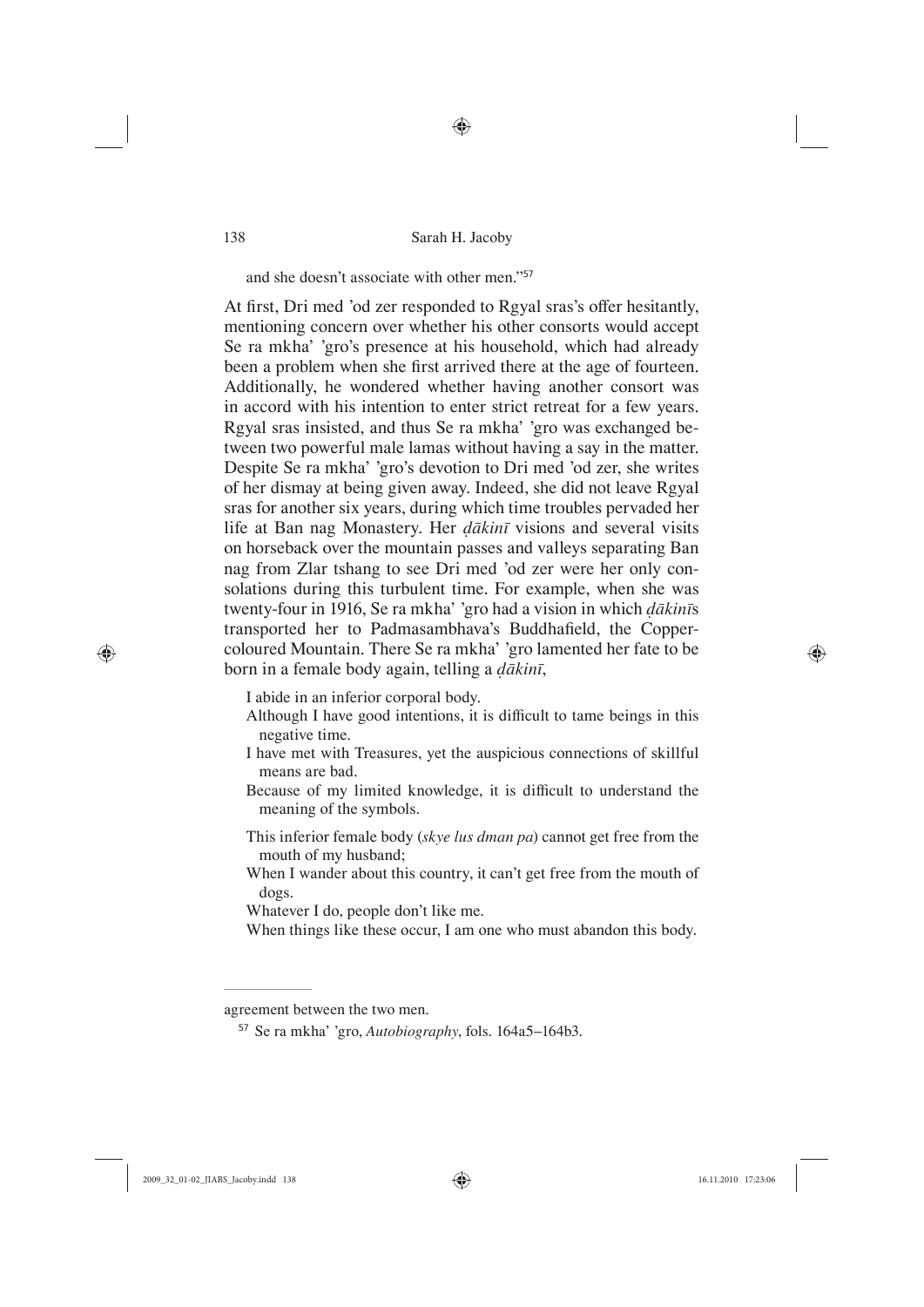◈

Even though there is no difference in the mind of enlightenment (Skt. *bodhicitta*) between men and women,

In the perspective of disciples, my body is inferior.

I think that if I were to transform into a hero with a supreme body,

I certainly will accomplish the great purpose of benefiting [all] beings who have been my mother.

Without this, how will this body

Have a way to accomplish great benefit for the teachings and sentient beings?

Lady, give me advice.<sup>58</sup>

In response, the *ḍākinī* gave her a detailed prophecy in which she taught her about types of *ḍākinī* script and foretold her future doctrine holders, consorts, and teachings.

Nevertheless, in her quotidian life, Se ra mkha' 'gro had good reason to perceive her female body to be a source of suffering. In 1918 when she was twenty-six years old and still living with Rgyal sras, community tensions at Ban nag Monastery had escalated. Rgyal sras had taken on a second wife named Gsal sgron, about whom Se ra mkha' 'gro writes nothing positive. Not only were Rgyal sras and Se ra mkha' 'gro quarrelling, but two factions of the religious community at Ban nag were disputing about land rights, which was a common source of strife in the nomadic pasture lands of Mgo log. Se ra mkha' 'gro records that as a result of this social tension, her unborn child, who was an incarnation of Rgya rong gter smyon, died and she gave birth in great pain to a stillborn son. Aside from three members of Rgyal sras's family who liked her, she writes that her detractors headed by Yag bza' were happy and said,

"The Central Tibetan girl's merit is exhausted and her son died. Still what misery doesn't she give to the Mgo log Lady<sup>59</sup> and Rgyal sras? All that she says about her son dying in her stomach and giving birth to the corpse with its head and feet un-reversed (i.e., breech) is certainly lies. Whenever a calf dies in a female yak's stomach [everyone] can see that both mother and baby die. Her son was not a corpse in

⊕

<sup>58</sup> Se ra mkha' 'gro, *Autobiography*, fols. 174b5–175a4.

<sup>59</sup> "Mgo log Lady" probably refers to Rgyal sras's new spouse Gsal sgron.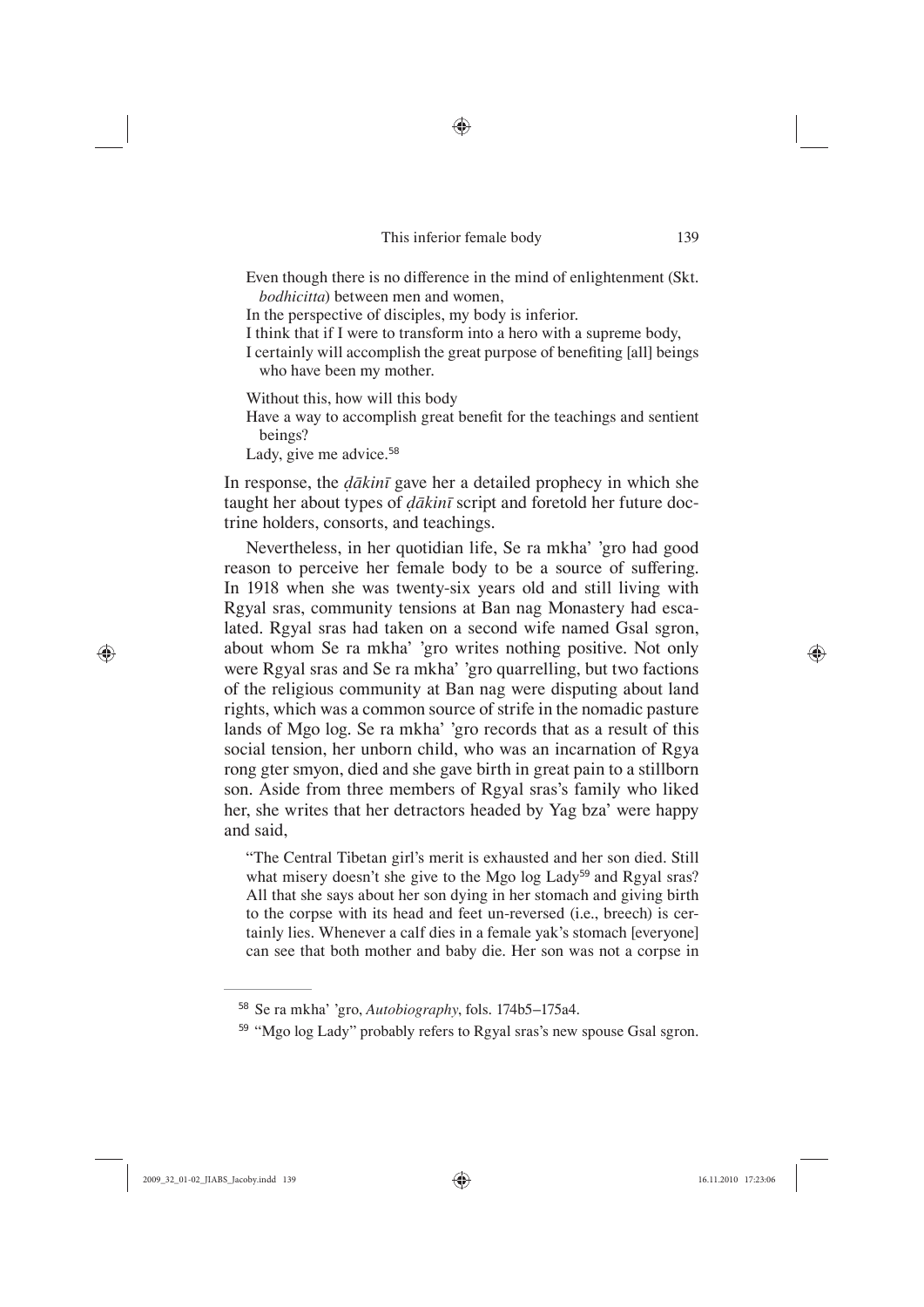◈

his mother's stomach; he didn't die [in the womb]. Because she didn't die, there is absolutely no way she could have gotten the baby's corpse out."<sup>60</sup>

Yag bza' and her cohorts essentially accused Se ra mkha' 'gro of murdering her son because they could not believe she could have given birth to a stillborn child without dying herself. Only one year later, she became pregnant again and gave birth to a son named Rig 'dzin 'gyur med rdo rje, who she describes as an incarnation of Sgo sprul rin po che, the Dpal yul dar thang lama who recognized her a few years earlier as a *ḍākinī* incarnation of Ye shes mtsho rgyal. But her troubles only grew worse. Her infant son became ill and Se ra mkha' 'gro was increasingly afflicted with an arthritic condition causing swelling in her legs (*'bam*) that left her with greater and greater difficulty walking. In 1921 when she was twenty-nine years old, Se ra mkha' 'gro's social world was also affected by another crisis: the "northern Chinese" (*byang rgya*) were creating havoc (*'ur 'ur zing zing byed*), causing both Dri med 'od zer's and Rgyal sras's religious encampments to move repeatedly in order to avoid battles.<sup>61</sup>

With all this internal physical and external social commotion swirling around her, Se ra mkha' 'gro still returned to Rgyal sras's community after her pilgrimage journeys to see Dri med 'od zer, even though she knew that Dri med 'od zer was the prophesied consort she needed to reveal her Treasures. *Ḍākinī*s who manifested before Se ra mkha' 'gro made this imminently clear, such as the *ḍākinī* who appeared in a dream and pronounced in no uncertain terms that her time with Rgyal sras was over when she was enroute returning to him:

"Why are you going towards those with deteriorated commitment vows? It is as if you have mistaken brass for gold, water for wine. You throw away your destined *bodhisattva* as unnecessary. You toss be-

 $\bigoplus$ 

<sup>60</sup> Se ra mkha' 'gro, *Autobiography*, fols. 215a4–215b2.

<sup>61</sup> The "northern Chinese" (*byang rgya*) refers to the Hui Chinese Ma family warlords who were active in Northwestern China during the Republic of China era including Ma Qi (1869–1931), Ma Lin (1873–1945), and Ma Bufang (1903–1975). For more detail on this 1921 invasion of Mgo log by the Ma warlords, see Don grub dbang rgyal/Nor sde 1991: 156–158.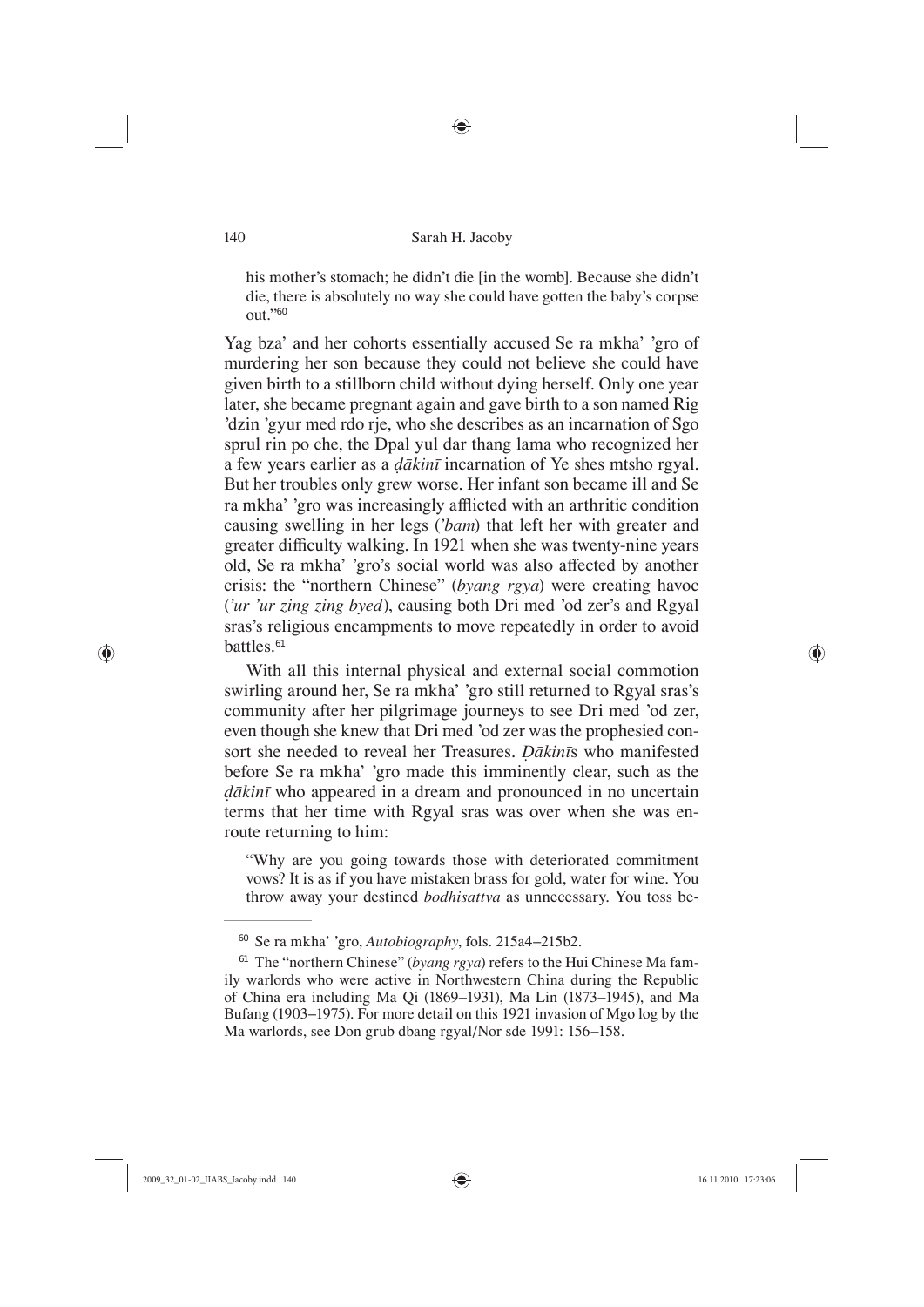◈

hind you [the responsibility of] maintaining your profound Treasure. You are distracted holding on to cyclic existence. From the time you were young until now, I have given you honest advice. I have given you the quintessence of the profound Dharma Treasures. Although I have reared you like a mother who loves her child, repelling negative conditions, outer and inner obstacles, and so forth, still you are unable to be independent and you need to be under the power of another. What is the meaning of this?"<sup>62</sup>

Although Se ra mkha' 'gro replied that she was only returning to Rgyal sras because she was trying to fulfil her obligations to maintain Mgar ra gter ston's Treasure teachings, the fierce  $d\bar{a}$ *kin* $\bar{i}$  would have nothing of this and pronounced, "From this year forward, you belong to us. The time for you to live with Mgar ra is finished."<sup>63</sup> As the *ḍākinī* predicted, after returning to Rgyal sras, the twentynine-year-old Se ra mkha' 'gro's arthritic illness became severe and when she was completely unable to walk and on the verge of death, her disciples could bear it no longer. Everyone, including Rgyal sras, agreed that Se ra mkha' 'gro along with her young daughter and son should be sent to live with Dri med 'od zer.

Having been carried on horseback by her disciples, Se ra mkha' 'gro was finally reunited with Dri med 'od zer in 1921 at a place called Nyi ma lung in the Zlar tshang region where her life in Mgo log had begun fifteen years earlier. Dri med 'od zer, who himself had become increasingly ill, treated her illness by performing blessing rituals. After several months of strict retreat, she gradually regained her physical strength. Se ra mkha' 'gro describes amazing outer and inner signs of realization that emerged during this time of intense practice in retreat with Dri med 'od zer:

At that time, the signs in the outer environment were that day and night the mountains spoke, the earth quaked, a roaring was heard, the sound of a flute and cymbals came forth, a fragrant smell spread, and so forth. The whole group of fortunate disciples actually saw this.

The inner signs that the domains of the channels, winds, and seminal essence were becoming purified were that the knots of my head and

⊕

<sup>62</sup> Se ra mkha' 'gro, *Autobiography*, fols. 254a6–254b6.

<sup>63</sup> Se ra mkha' 'gro, *Autobiography*, fol. 255a5.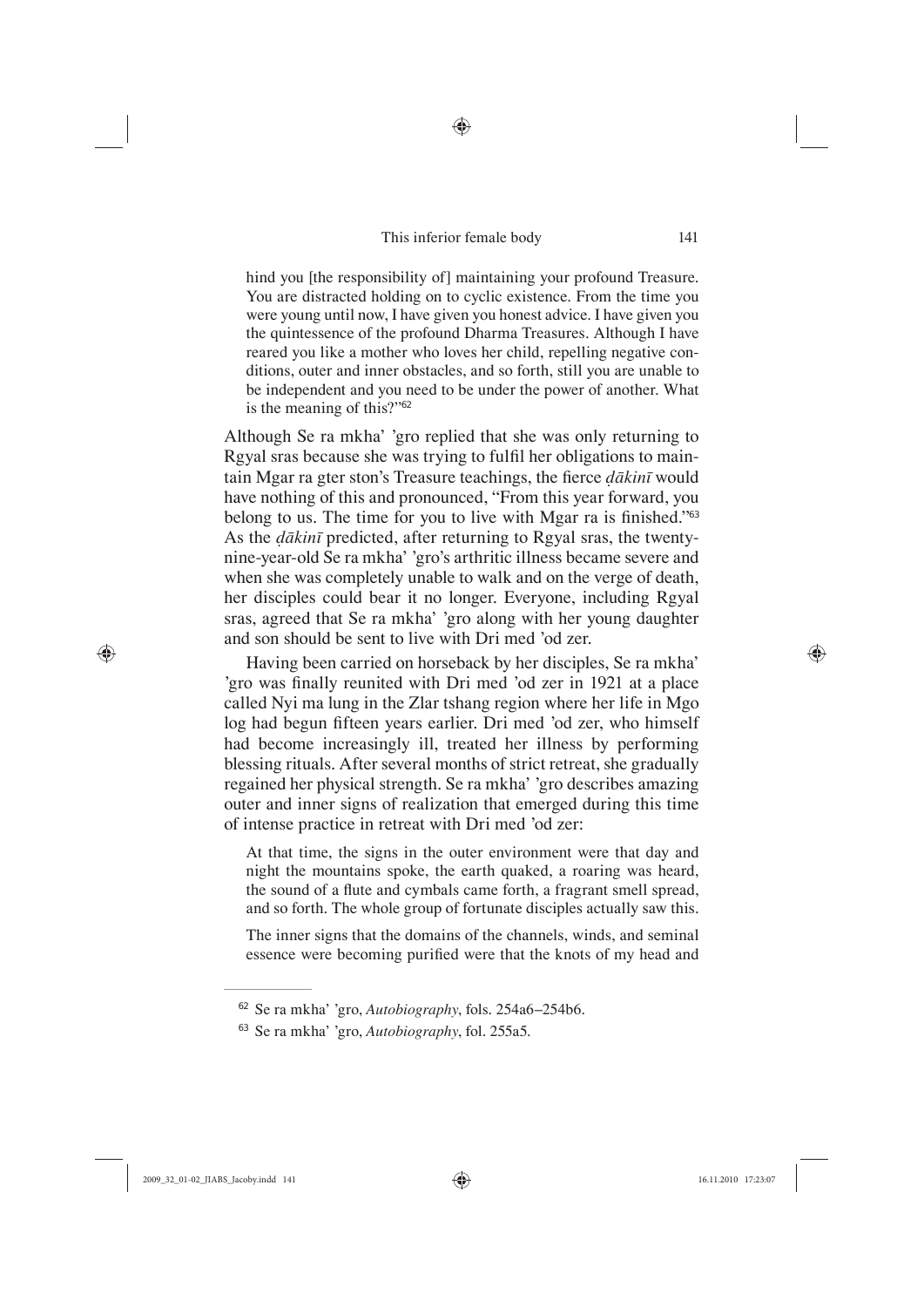◈

throat became liberated. Not needing to train in and traverse the path, I understood all the Dharma vehicles completely. The essential meaning of the symbols of all the teachings in accordance with the disposition and devotion of beings from the hidden vessel of the intention of the profound Treasures became self-liberated. The ten winds became pliant and our bodies had youthful flesh and were light like cottonwool. When I spoke spontaneously-uttered hymns of vajra words, the seeds of the first concentration were planted in the mind-streams of those who heard them. By many small deeds such as this, benefit for sentient beings arose. In particular, the inexpressible understanding of awareness and emptiness that is the primordial wisdom of great bliss and emptiness without elaboration endowed with the three liberations<sup>64</sup> manifested [in me]. The minds of both of us, method and wisdom, actually merged into one taste.<sup>65</sup>

Se ra mkha' 'gro thus describes the moment of her spiritual liberation as one in which method and wisdom, Dri med 'od zer and herself, became utterly inseparable. Not only was her body cured from illness as realization dawned, but she and Dri med 'od zer "became extremely quick in decoding each other's Treasures."66 Thus, Se ra mkha' 'gro portrays her relationship with her lama and prophesied consort Dri med 'od zer as one of mutual benefit in which both male and female partners relied on each other to reveal and decode Treasures, cure illness, and dispel obstructions.

Tragedy struck when Se ra mkha' 'gro and Dri med 'od zer had lived happily together for only a few years. A plague swept through Dri med 'od zer's religious encampment in 1924, killing both Dri med 'od zer and Se ra mkha' 'gro's five-year-old son 'Gyur med rdo rje within the same week. She writes that Dri med 'od zer "put his hands on my head, stared into space, and having prayed [for us] to arise as Vajradhara in the [form of] the non-dual union of method and wisdom, his form body departed for the expanse of reality."<sup>67</sup> Devastated with grief, Se ra mkha' 'gro was again utterly homeless when Dri med 'od zer's other consorts expelled her from his

⊕

<sup>&</sup>lt;sup>64</sup> The three liberations are emptiness, signlessness, and wishlessness.

<sup>65</sup> Se ra mkha' 'gro, *Autobiography*, fols. 262b4–263a6.

<sup>66</sup> Se ra mkha' 'gro, *Autobiography*, fol. 264a2.

<sup>67</sup> Se ra mkha' 'gro, *Autobiography*, fol. 295a2–4.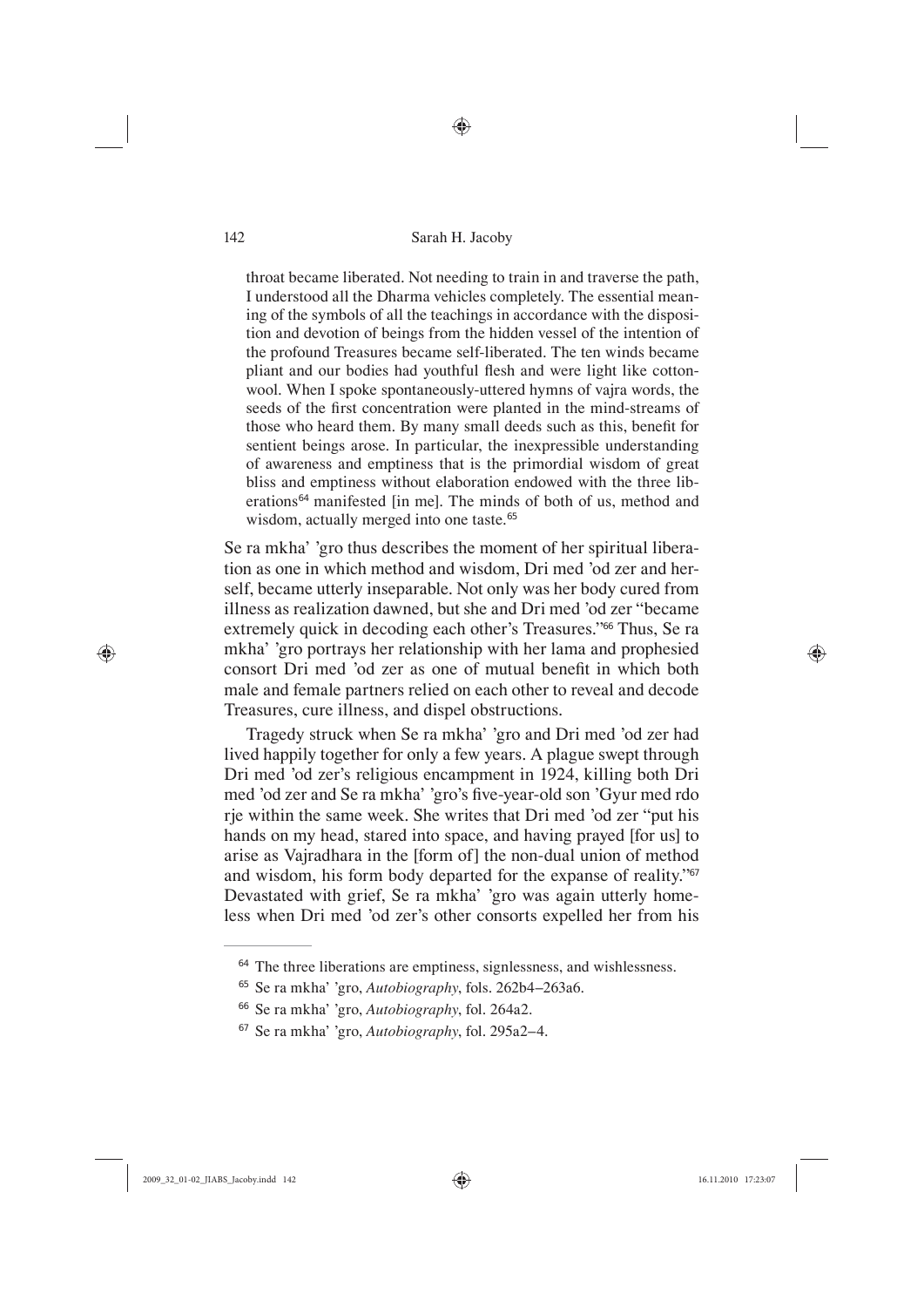◈

household (*bla brang*) before the embers of his funeral pyre had grown cold.

Dri med 'od zer's close disciple Bsod sprul sna tshogs rang grol, the incarnate lama from Se ra theg chen chos 'khor gling Monastery of Gser rta County, kindly invited Se ra mkha' 'gro and her entourage including her daughter Chos dbyings sgron ma, her attendant Thub bstan bzang po, and her scribe Tshul khrims rdo rje to live at Se ra Monastery. They stayed there for several years, earning Se ra mkha' 'gro her nickname "the *Ḍākinī* of Se ra." In the years following Dri med 'od zer's death when Se ra mkha' 'gro was living at Se ra, she wrote first Dri med 'od zer's biography, which she explains came to her from *ḍākinī*s as self-emergent symbols, and then her own long autobiography, which she authored as her own composition. She frequently travelled from Se ra Monastery around Mgo log and Khams with her attendants, empowering monastics and lay people in the Treasure teachings of Bdud 'joms gling pa, Dri med 'od zer, and her own Treasures. During this time, she continued to encounter visionary *ḍākinī*s who urged her on with prophetic encouragement to accomplish her life's purpose of revealing Treasures. When she was forty-one, she spent several months gathering and editing Bdud 'joms gling pa and Dri med 'od zer's entire collection of Treasures (*gter chos*) that totalled forty volumes by themselves and forty-four volumes with the inclusion of her own revelations.68 Se ra mkha' 'gro's autobiography ends when she was forty-two in 1934, six years before her death in 1940. She died in Ri bo che at the estate of her disciple, the Ri bo che Zhabs drung Tshe dbang grags pa.69 Her disciple Bya bral sangs rgyas rdo rje adds that when they brought her body out to the cremation site, "Her body had dissolved into light and all that remained was about the size of an eight-year-old child."<sup>70</sup>

 $\bigoplus$ 

<sup>68</sup> Se ra m kha' 'gro, *Autobiography*, fol. 388b4–6.

<sup>&</sup>lt;sup>69</sup> A first-hand account of her death can be found in Tshul khrims rdo rje 1948: 9–12. See Dbus bza' mkha' 'gro 2009 (vol. 1): 538–547 for a published version of this text.

<sup>70</sup> Bya bral sangs rgyas rdo rje 1976: 15a5–15b4. This would be seven years old according to international convention.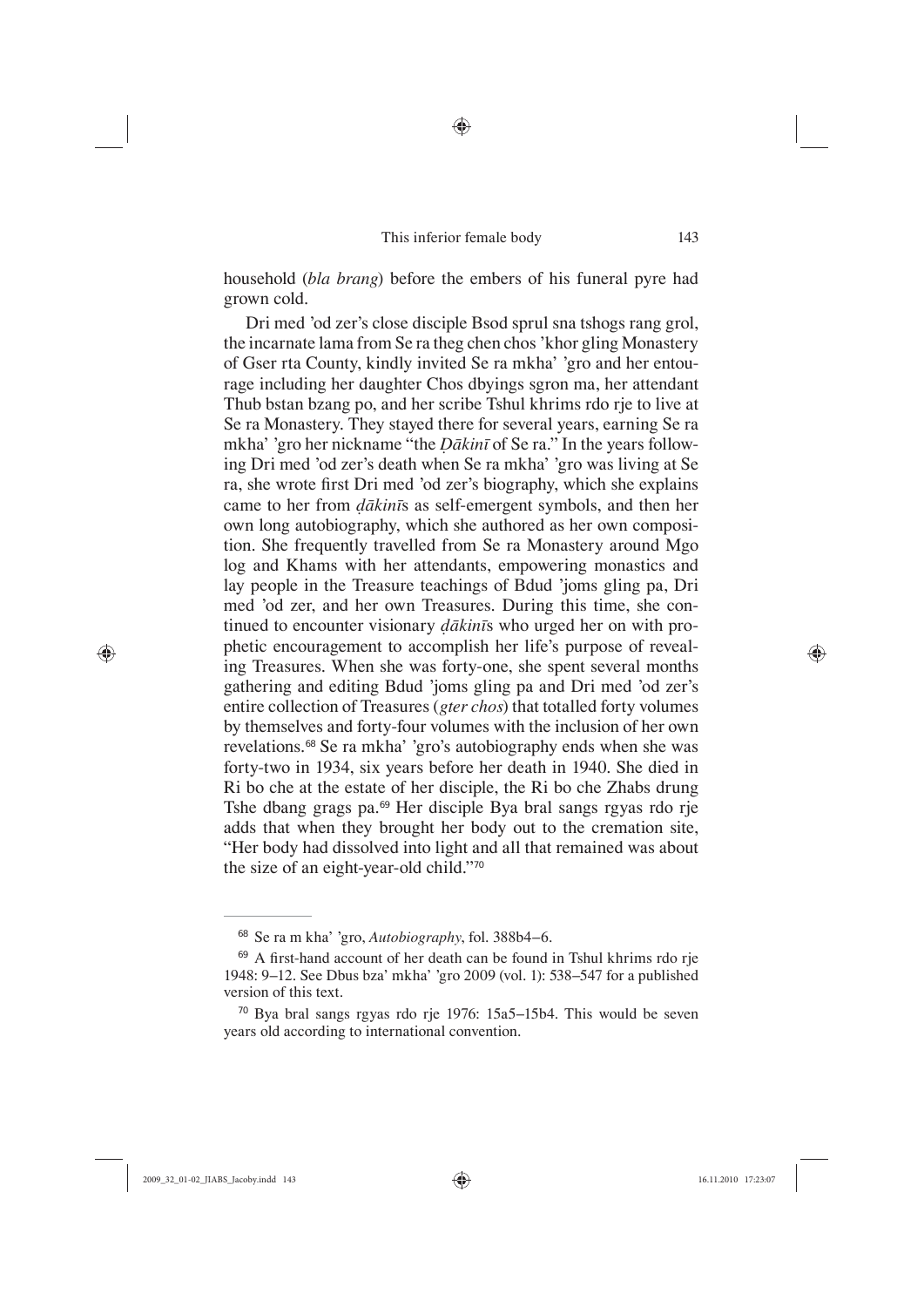# **Conclusion**

That Se ra mkha' 'gro's female gender was a salient issue for her and others in her communities is clear by the frequency with which she mentions her "inferior female body," only a few examples of which I depict in this article. I suggest that we can interpret the more than thirty instances in which Se ra mkha' 'gro describes herself as "an inferior woman" in two ways: both as a very literal internalization of misogynist views regarding women's religious aptitude and as a rhetorical device that enabled her to make extraordinary claims about herself. Through harping on her "inferior female body," Se ra mkha' 'gro successfully composed an autobiography that was both humble enough to be accepted by many in her androcentric religious milieu, yet assertive and confident enough to confirm her status as a woman with religious authority. This feature of Se ra mkha' 'gro's writing bears resemblance to some female Medieval Christian mystics' writings in which female authors had a general tendency to use their femaleness as a way to accentuate their humility. For example, Hildegard of Bingen describes herself as "a weak and fragile rib;" Clare of Siena as "a useless handmaid and unworthy servant;" and Julian of Norwich as "a woman ignorant, weak, and frail."71 Monica Furlong attributes this "ritual obeisance" of gender-based self-denigration in Medieval women mystics' writings as a reflection of a socially imposed sense of inferiority as much as it was a literary device that helped their divine mystical visions to be heard, an interpretation I suggest can be applied to Se ra mkha' 'gro's writings as well.

Closer to home in Tibetan Buddhist literature, we can also find precedence for the way in which Se ra mkha' 'gro expressed humility through referring to her female form. For example, Kurtis Schaeffer finds a strong connection between suffering and the female body in the autobiography of a nun from Dolpo, Nepal named O rgyan chos skyid (1675–1729). Just as O rgyan chos skyid prayed to be reborn as a man and never again as a woman because "This female body is itself *saṃsāra* – the round of existence," Se ra

2009\_32\_01-02\_JIABS\_Jacoby.indd 144 1 1 1 1 1 1 1 1 1 2 1 0 1 1 2 2 3:07 6.11.2010 17:23:07 6.11.2010 17:23:07

 $\bigoplus$ 

<sup>71</sup> Furlong 1996: 14.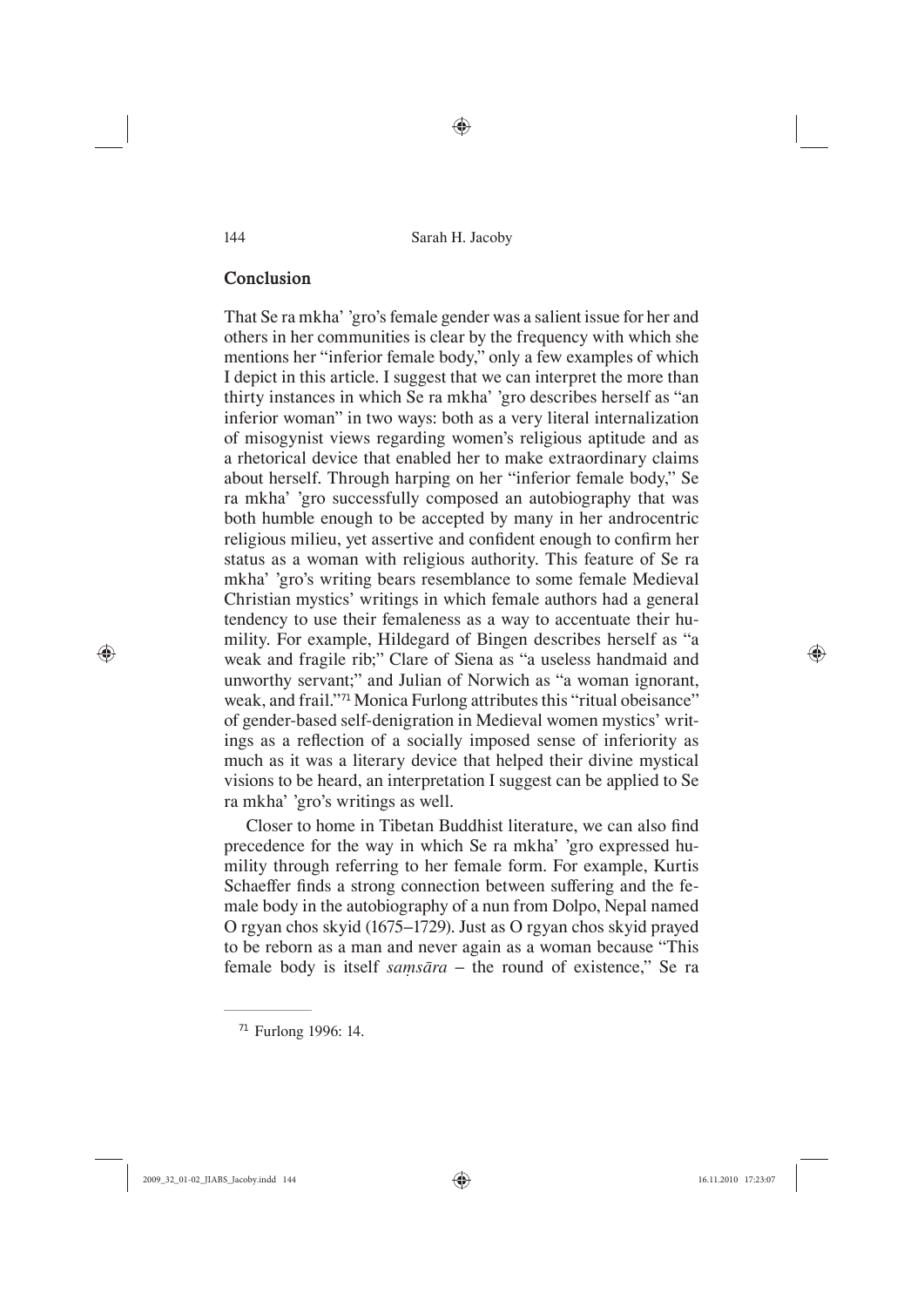mkha' 'gro described her female body as a "contaminated, unclean, negative body" that was "the foundation of cyclic existence."72 This association between suffering, *samsāra*, and the female body has ancient Buddhist roots that hardly served the interests of women, but both O rgyan chos skyid and Se ra mkha' 'gro managed to turn this negative valuation of the female body from a vice to a virtue.<sup>73</sup> Orgyan chos skyid's analogy between *saṃsāra* and her female body put her in a very good position to claim direct experience of the Buddhist truth of suffering.<sup>74</sup> Se ra mkha' 'gro's descriptions of herself as an unlearned woman, as a tramp expelled from empowerment lines, and as an unhappy wife subservient to Rgyal sras had the subversive effect of occasioning others' powerful praise.

In particular, the authoritative others who respond to Se ra mkha' 'gro's laments are often *ḍākinī*s. *Ḍākinī*s unapologetically assert what Se ra mkha' 'gro herself cannot, that she is an emissary of Ye shes mtsho rgyal working for the benefit of sentient beings by revealing and teaching Padmasambhava's Treasure teachings. However ephemeral their appearances may be, *ḍākinī*s provide direction and protection for Se ra mkha' 'gro just when she needs it most. *Ḍākinī*s do not try to destabilize her sense of self, as they do in at least one male-authored Tibetan autobiography.<sup>75</sup> More than being "a powerful representation of the repressed feminine aspects of the male psyche," as some Western scholars interpret them,

⊕

<sup>&</sup>lt;sup>72</sup> Schaeffer 2004: 143; Se ra mkha' 'gro, *Autobiography*, fol. 13b2. It is important to note, however, that not all Tibetan women's autobiographies reference the female body in the same way. For example, the autobiography of the nun and Abbess Rje btsun lo chen rin po che (Rig 'dzin chos nyid bzang mo, 1865–1951) of Shug gseb Nunnery does not emphasize her humility through repeated references to her female body. See Havnevik 1999 for an English translation and study of this autobiography.

<sup>&</sup>lt;sup>73</sup> See Wilson 1996 for a study on the ways in which the female body has been portrayed as horrific in early Indian Buddhist scriptures written by and for monks.

<sup>&</sup>lt;sup>74</sup> Schaeffer 2004: 103.

<sup>&</sup>lt;sup>75</sup> Gyatso finds that in the context of the  $18<sup>th</sup>$ -century 'Jigs med gling pa's autobiographical writings, *ḍākinī*s' words bolster his sense of himself at the same time as they destabilize it, contributing to the ultimate undecidability of his experience (Gyatso 1998: 254).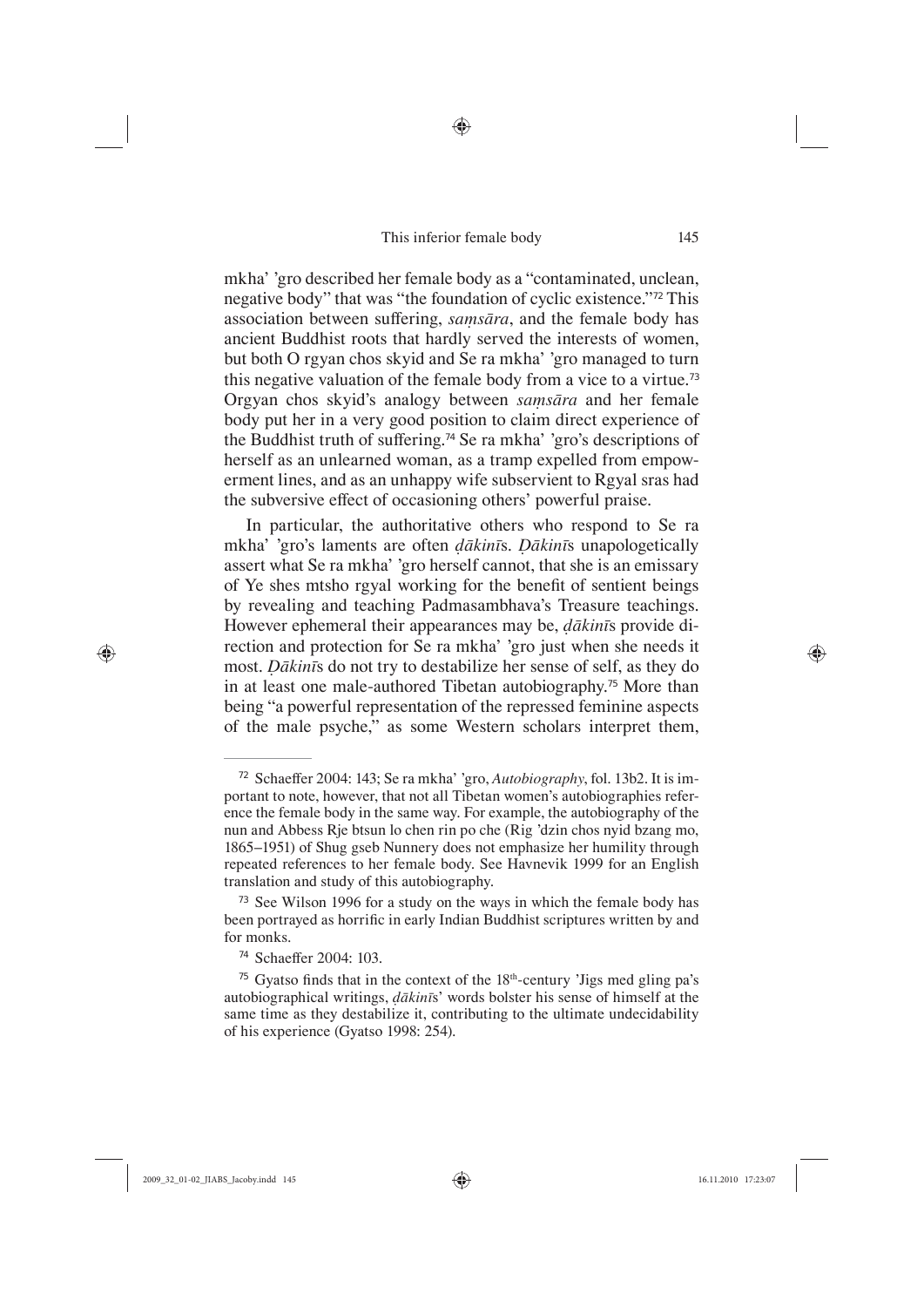◈

*ḍākinī*s act as enlightened female role models whose main function is to encourage Se ra mkha' 'gro's religious yearnings.<sup>76</sup> For O rgyan chos skyid as well, *ḍākinī*s are a major source of encouragement; *ḍākinī*s even over-ride her master's refusal to help her write by bestowing literacy upon her.<sup>77</sup> Perhaps we can conclude that marshalling the *ḍākinī*s' support was especially important for female autobiographers in the Tibetan Buddhist world who had so few human female role models from whom to derive inspiration.

Despite the potentially subversive elements of Se ra mkha' 'gro's treatment of her "inferior female body," we must ask ourselves what effect if any this subversion had for those who inherited her religious lineage and/or copies of her manuscripts? I suggest that the long list of women in Mgo log and beyond who have been recognized as incarnations of Se ra mkha' 'gro including Rdzong sprul rin po che's daughter Lha lcam chos kyi sgron ma, Tā re lha mo (1938–2002), and Mkha' 'gro rin po che (b. 1954) demonstrates that Se ra mkha' 'gro's example did help pave the way for women who came after her to claim religious authority.78 After all, *ḍākinī*s supportive words spoke not only to Se ra mkha' 'gro, but to all female and male disciples who read her autobiography, exhorting them to see the female body as "the mother [who gives birth to] the great assembly of primordially perfected Ones Gone to Bliss."<sup>79</sup>

<sup>77</sup> Schaeffer 2004: 132.

 $\bigoplus$ 

<sup>76</sup> Sponberg 1992: 28. See Herrmann-Pfandt 1990, 1992–93 and Simmer-Brown 2001 for comprehensive studies on the significance of  $d\bar{a}$ *kinīs* in Tibetan Buddhism as well as interpretations of the diverse ways in which Western scholars have analyzed them. In the case of Se ra mkha' 'gro, her writing affirms that *dākinīs* are far more than symbols serving the needs of the male yogic subject. On the other hand, the prevalence of *ḍākinī*s in Se ra mkha' 'gro's writing does not imply that human women had an exalted status in communities practicing Tantric Buddhism.

<sup>78</sup> Pad ma 'od gsal mtha' yas 2003: 73 and 1997: 110. Outside of Mgo log, the daughter of Bya bral sangs rgas rdo rje rin po che of Pharping, Nepal named Saraswatī is widely thought to be an incarnation of Se ra mkha' 'gro.

<sup>79</sup> Se ra mkha' 'gro, *Autobiography*, fol. 50a4–5.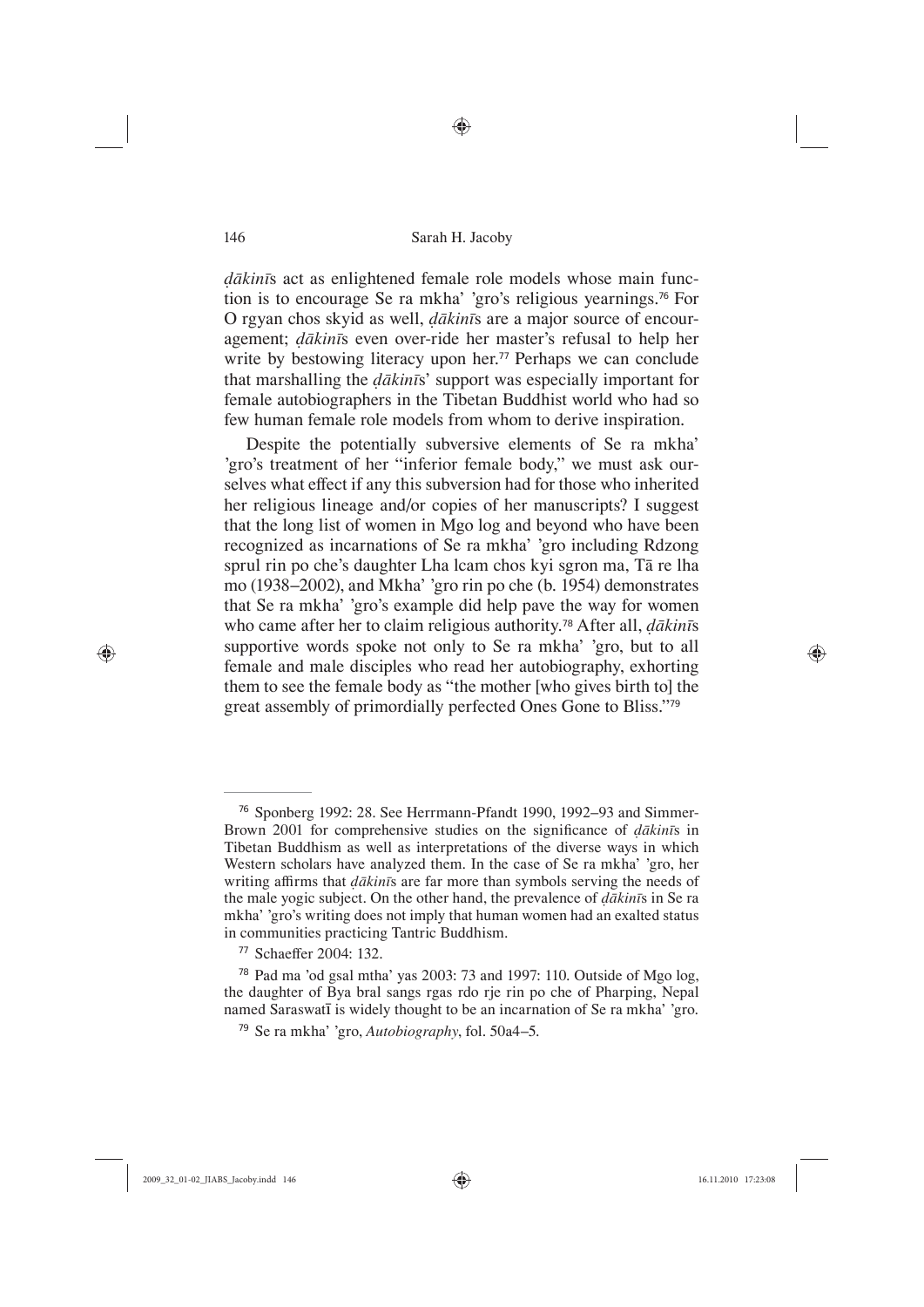# **Bibliography**

### *Tibetan sources*

- Mkha' 'gro bde skyong dbang mo (1892–1940). *Skyabs rje thams cad mkhyen pa grubs pa'i dbang phyug zab gter rgya mtsho'i mnga' bdag rin po che Pad ma 'gro 'dul gsang sngags gling pa'i rnam par thar pa snying gi mun sel dad pa'i shing rta ratna'i chun 'phyangs utpala'i phreng ba*. Dalhousie: Damchoe Sangpo, 1981.
- Mkha' 'gro bde chen dbang mo (b. 1868). *Mkha' 'gro rgya mtsho'i rnam thar*. Dolanji: Tibetan Bonpo Monastic Community, 1985.
- Mgar gter chen pad ma bdud 'dul dbang phyug gling pa (1857–1910). *Mgar gter chen pad ma bdud 'dul dbang phyug gling pa'i rang rnam*, Stag lung dgon gyi sde snod rigs pa'i dpe tshogs (ed.). Si khron: Si khron zhing chen khron lin par 'debs bzo grwa, 2005.
- 'Jam mgon kong sprul blo gros mtha' yas (1813–1899). *Dpal snga 'gyur rnying ma'i gter ston brgya rtsa'i rnam thar bai d'urya'i phreng ba.* Odiyan: Dharma Publishing, 2004.
- Stag sham nus ldan rdo rje (b. 1655). *Bod kyi jo mo ye shes mtsho rgyal gyi mdzad tshul rnam par thar pa gab pa mngon byung rgyud mangs dri za'i klu phreng.* Kalimpong: Zang mdog dpal ri Monastery, 1972.
- Bde ba'i rdo rje (1892–1940). *Dbus mo bde ba'i rdo rje'i rnam par thar pa nges 'byung 'dren pa'i shing rta skal ldan dad pa'i mchod sdong*. Unpublished manuscript. ca. 1934.
- ―― *Mtsho rgyal dngos sngang bde skyong dbang mo yi zab gter gsang ba'i chos mdzod rin po che*. 4 volumes. Kalimpong: Dupjung Lama, 1978.
- Don grub dbang rgyal & Nor sde (b. 20th century). *Mgo log lo rgyus deb ther*. In *Mgo log rig gnas lo rgyus*, vol. 1. Xining: Srid gros Mgo log khul u rig gnas lo rgyus rgyu cha zhib 'jug u yon lhan khang, 1991.
- Pad ma 'od gsal mtha' yas (b. 1957). *Nam sprul 'jigs med phun tshogs dang mkha' 'gro Tā re lha mo'i rnam thar. Chengdu: Si khron mi rigs dpe skrun khang,* 1997*.*
- ―― *Gter chen bdud 'joms yab sras kyi rnam thar*. Chengdu: Si khron mi rigs dpe skrun khang, 2000.
- ―― *Deb chung a ru ra'i dga' tshal*. Chengdu: Si khron mi rigs dpe skrun khang, 2003.
- Bya bral sang rgyas rdo rje (b. 1913). *Dbus bza' mkha' 'gro bde ba'i rdo rje'i rnam thar chen mo'i mjug gi kha skong nyung du gyu yi phra tshom*. Unpublished manuscript, 1976.
- Dbus bza' mkha' 'gro (1892–1940). *Snang sbyang dbus 'grel*. Beijing: Mi rigs dpe skrun khang, 2002.

⊕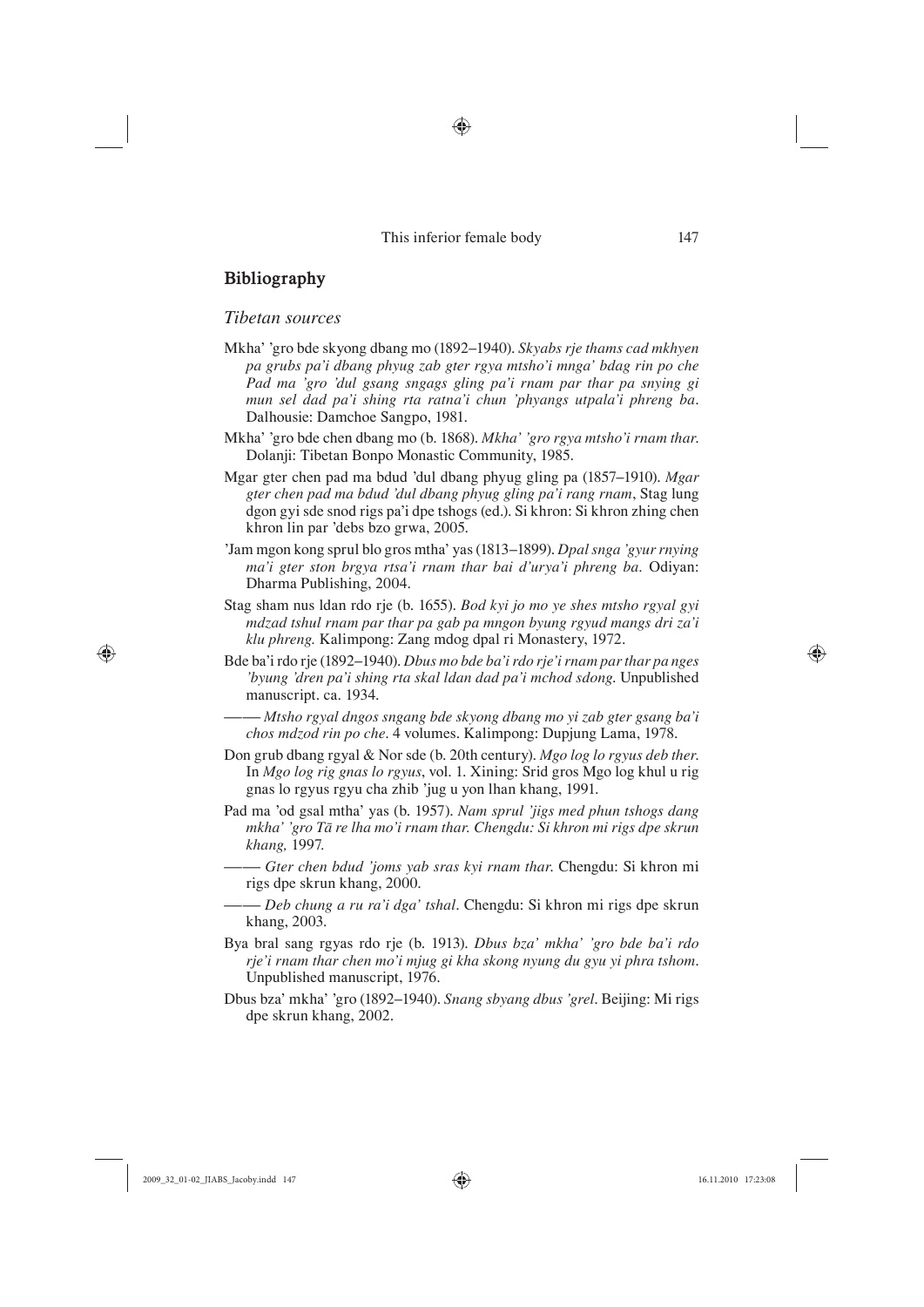◈

- ―― *Dbus bza' mkha' 'gro'i gsung 'bum*. Mgo log khul gna' rtsom bya ba'i gzhung las khang (editor). Si khron: Si khron mi rigs dpe skrung khang, 2009.
- Tshul khrims rdo rje (19<sup>th</sup>-20<sup>th</sup> century). *Rgyal yum ye shes mtsho rgyal mi mo'i rnam thar bzhengs pa mkha' 'gro rin po che bde ba'i rdo rje'i 'das rjes kyi rnam thar don bstan su bkod pa*. Unpublished Manuscript, 1948.
- O rgyan brtson 'grus (b. 20th century). *Dar thang dgon pa'i gdan rabs*. Chengdu: Si khron mi rigs dpe skrun khang, 1999.

### *Western language sources*

- Allione, Tsultrim. 1984. *Women of Wisdom*. London: Routledge & Kegan Paul.
- Aziz, Barbara Nimri. 1987. Moving towards a sociology of Tibet. *In* Janice D. Willis (ed.) *Feminine Ground: Essays on Women and Tibet*. Ithaca: Snow Lion Publications.
- Cuevas, Bryan. 2008. *Travels in the Netherworld: Buddhist Popular Narratives of Death and the Afterlife in Tibet*. New York: Oxford University Press.
- Diemberger, 2007. *When a Woman Becomes a Religious Dynasty*. New York: Columbia University Press.
- Dowman, Keith. 1984. *Sky Dancer: The Secret Life and Songs of Ye shes mtsho rgyal*. London: Routledge & Kegan Paul.
- Drolma, Delog Dawa. 1995. *Delog: Journey to Realms Beyond Death*. Richard Barron (trans.). Junction City: Padma Publishing.
- Edou, Jérôme. 1996. *Machig Labdrön and the Foundations of Chöd*. Ithaca: Snow Lion Publications.
- Epstein, Lawrence. 1982. On the history and psychology of the 'das-log.' *The Tibet Journal* 7/4, 20–85.
- Furlong, Monica. 1996. *Visions & Longings: Medieval Women Mystics*. London: Mowbray.
- Gyalwa Changchub and Namkhai Nyingpo. 2002. *Lady of the Lotus-Born*. The Padmakara Translation Group (trans.). Boston: Shambhala.
- Gyatso, Janet. 1986. Signs, memory, and history: a Tantric Buddhist theory of scriptural transmission. *JIABS* 9/2, 7–35.
- ―― 1993. The logic of legitimation in the Tibetan Treasure tradition. *History of Religions* 33/1, 97–134.
- ―― 1998. *Apparitions of the Self*. Princeton: Princeton University Press.
- Gyatso, Janet and Havnevik, Hanna (eds). 2005. *Women in Tibet*. New York: Columbia University Press.

⊕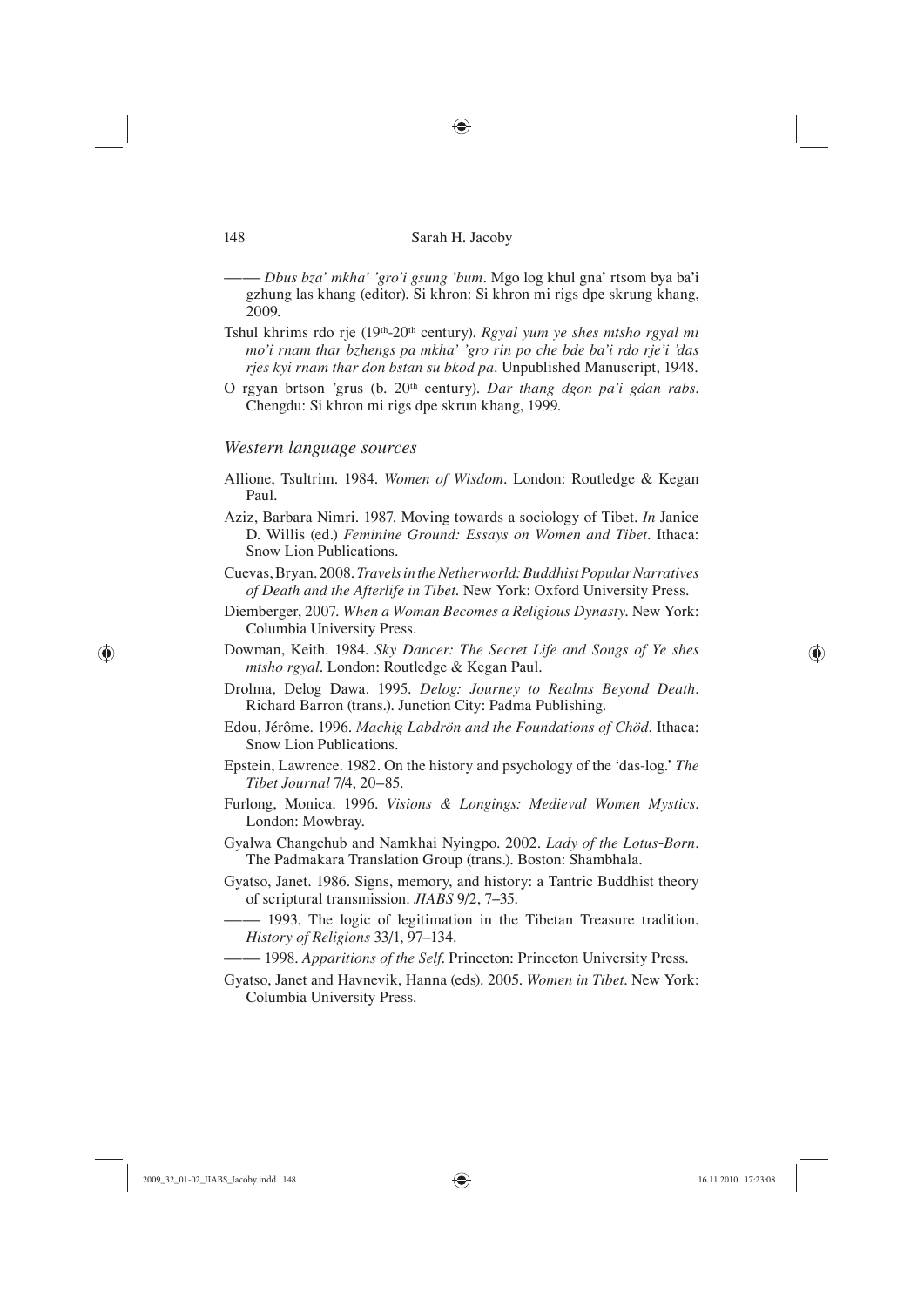- Harding, Sarah. 2003. *Machik's Complete Explanation: Clarifying the Meaning of Chöd*. Ithaca: Snow Lion Publications.
- Havnevik, Hanna. 1997. The Autobiography of Jetsun Lochen Rinpoche, a preliminary research report. *In* Helmut Krasser, Michael Torsten Much, Ernst Steinkellner, Helmut Tauscher (eds). *Tibetan Studies, Proceedings of the 7th Seminar of the International Association of Tibetan Studies, Graz 1995.* Wien: Verlag Der Osterreichischen Akademie Der Wissenschaften.
	- ―― 1999. The Life of Jetsun Lochen Rinpoche (1865–1951) as Told in her Autobiography. PhD thesis, University of Oslo.
- Herrmann-Pfandt, Adelheid. 1990. *Ḍākinīs: Zur Stellung und Symbolik des Weiblichen im tantrischen Buddhismus*. Bonn: Indica et Tibetica Verlag.
- ―― 1992–3. *Ḍākinī*s in Indo-Tibetan Tantric Buddhism: Some Results of Recent Research. *Studies in Central and East Asian Religions* 5/6, 45–63.
- Jacoby, Sarah. 2007. *Consorts and Revelation in Eastern Tibet: The Auto*/*biographical Writings of the Treasure Revealer Sera Khandro (1892–1940)*. PhD thesis, University of Virginia.
- ―― 2009. To be or not to be Celibate: Morality and Consort Practices According to the Treasure Revealer Se ra mkha' 'gro's (1892–1940) Auto/ biographical Writings. *In* Sarah Jacoby, Antonio Terrone (eds). *Buddhism beyond the Monastery: Tantric Practices and their Performers in Modern Tibet*. *Proceedings of the Tenth Seminar of the International Association for Tibetan Studies, Oxford, 2003*. Leiden: Brill.
- Kolmas, Josef. 2004. The Ambans and Assistant Ambans of Tibet (1727– 1912), some statistical observations. *In* P. Kvaerne (ed.) *Tibetan Studies:*  Proceedings of the 6<sup>th</sup> International Seminar of the International *Association for Tibetan Studies, Fagernes 1992*. Oslo: The Institute for Comparative Research in Human Culture, vol. 1, pp. 454–67.
- Lama Chonam and Sangye Khandro. 1998. *The Lives and Liberation of Princess Mandarava*. Boston: Wisdom Publications.
- Nam-mkha'i snying-po. 1983. Tarthang Tulku (trans.). Jane Wilhelms (ed.). *Mother of Knowledge: The Enlightenment of Ye-shes mTsho-rgyal*. Berkeley: Dharma Publishing.
- Pommaret, Françoise. 1989. *Les Revenants de L'au-Delà Dans le Monde Tibétain*. Paris: Center National de la Recherche Scientifique.
- Richardus, Peter (ed.). 1998. *Tibetan Lives: Three Himalayan Autobiographies*. Richmond: Curzon.
- Rossi, Donatella. 2008a. mKha' 'gro dBang mo'i rNam thar. The Biography of the gTer-ston-ma bDe chen Chos kyi dBang mo (1868–1927?). *Révue d'Études Tibétaines 15. Tibetan Studies in Honour of Samten Karmay, Part 2*, 371–378.

⊕